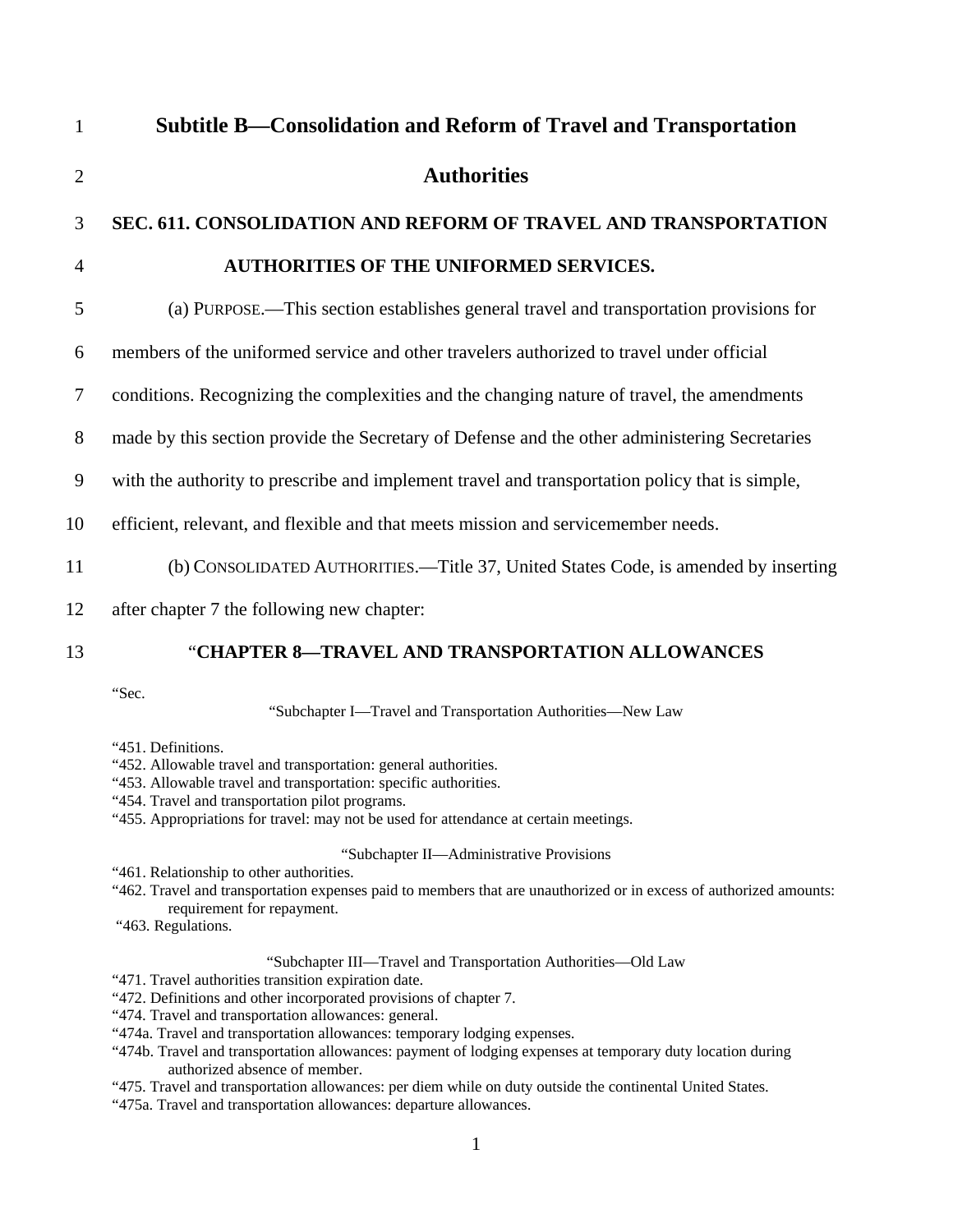["476](http://www.law.cornell.edu/uscode/html/uscode37/usc_sec_37_00000406----000-.html). Travel and transportation allowances: dependents; baggage and household effects.

- ["476a.](http://www.law.cornell.edu/uscode/html/uscode37/usc_sec_37_00000406---a000-.html) Travel and transportation allowances: authorized for travel performed under orders that are canceled, revoked, or modified.
- ["476b](http://www.law.cornell.edu/uscode/html/uscode37/usc_sec_37_00000406---b000-.html). Travel and transportation allowances: members of the uniformed services attached to a ship overhauling or inactivating.
- ["476c.](http://www.law.cornell.edu/uscode/html/uscode37/usc_sec_37_00000406---c000-.html) Travel and transportation allowances: members assigned to a vessel under construction.
- ["477](http://www.law.cornell.edu/uscode/html/uscode37/usc_sec_37_00000407----000-.html). Travel and transportation allowances: dislocation allowance.
- ["478](http://www.law.cornell.edu/uscode/html/uscode37/usc_sec_37_00000408----000-.html). Travel and transportation allowances: travel within limits of duty station.
- ["478](http://www.law.cornell.edu/uscode/html/uscode37/usc_sec_37_00000408----000-.html)a. Travel and transportation allowances: inactive duty training outside of the normal commuting distances.
- ["479](http://www.law.cornell.edu/uscode/html/uscode37/usc_sec_37_00000409----000-.html). Travel and transportation allowances: house trailers and mobile homes.
- ["480](http://www.law.cornell.edu/uscode/html/uscode37/usc_sec_37_00000410----000-.html). Travel and transportation allowances: miscellaneous categories.
- ["481](http://www.law.cornell.edu/uscode/html/uscode37/usc_sec_37_00000411----000-.html). Travel and transportation allowances: administrative provisions.
- ["481a.](http://www.law.cornell.edu/uscode/html/uscode37/usc_sec_37_00000411---a000-.html) Travel and transportation allowances: travel performed in connection with convalescent leave.
- ["481b](http://www.law.cornell.edu/uscode/html/uscode37/usc_sec_37_00000411---b000-.html). Travel and transportation allowances: travel performed in connection with leave between consecutive overseas tours.
- ["481c.](http://www.law.cornell.edu/uscode/html/uscode37/usc_sec_37_00000411---c000-.html) Travel and transportation allowances: travel performed in connection with rest and recuperative leave from certain stations in foreign countries.
- ["481d](http://www.law.cornell.edu/uscode/html/uscode37/usc_sec_37_00000411---d000-.html). Travel and transportation allowances: transportation incident to personal emergencies for certain members and dependents.
- ["481e.](http://www.law.cornell.edu/uscode/html/uscode37/usc_sec_37_00000411---e000-.html) Travel and transportation allowances: transportation incident to certain emergencies for members performing temporary duty.
- ["481f.](http://www.law.cornell.edu/uscode/html/uscode37/usc_sec_37_00000411---f000-.html) Travel and transportation allowances: transportation for survivors of deceased member to attend the member's burial ceremonies.
- ["481g](http://www.law.cornell.edu/uscode/html/uscode37/usc_sec_37_00000411---g000-.html). Travel and transportation allowances: transportation incident to voluntary extensions of overseas tours of duty.
- ["481h](http://www.law.cornell.edu/uscode/html/uscode37/usc_sec_37_00000411---h000-.html). Travel and transportation allowances: transportation of family members incident to illness or injury of members.
- ["481i](http://www.law.cornell.edu/uscode/html/uscode37/usc_sec_37_00000411---i000-.html). Travel and transportation allowances: parking expenses.
- ["481j](http://www.law.cornell.edu/uscode/html/uscode37/usc_sec_37_00000411---j000-.html). Travel and transportation allowances: transportation of family members incident to the repatriation of members held captive.
- ["481k](http://www.law.cornell.edu/uscode/html/uscode37/usc_sec_37_00000411---j000-.html). Travel and transportation allowances: non-medical attendants for members determined to be very seriously or seriously wounded, ill, or injured.
- "484. Travel and transportation: dependents of members in a missing status; household and personal effects; trailers; additional movements; motor vehicles; sale of bulky items; claims for proceeds; appropriation chargeable.
- ["488](http://www.law.cornell.edu/uscode/html/uscode37/usc_sec_37_00000428----000-.html). Allowance for recruiting expenses.
- ["489](http://www.law.cornell.edu/uscode/html/uscode37/usc_sec_37_00000429----000-.html). Travel and transportation allowances: minor dependent schooling.
- ["490](http://www.law.cornell.edu/uscode/html/uscode37/usc_sec_37_00000430----000-.html). Travel and transportation: dependent children of members stationed overseas.
- ["491](http://www.law.cornell.edu/uscode/html/uscode37/usc_sec_37_00000431----000-.html). Benefits for certain members assigned to the Defense Intelligence Agency.
- ["492](http://www.law.cornell.edu/uscode/html/uscode37/usc_sec_37_00000432----000-.html). Travel and transportation: members escorting certain dependents.
- ["494](http://www.law.cornell.edu/uscode/html/uscode37/usc_sec_37_00000434----000-.html). Subsistence reimbursement relating to escorts of foreign arms control inspection teams.
- ["495](http://www.law.cornell.edu/uscode/html/uscode37/usc_sec_37_00000435----000-.html). Funeral honors duty: allowance.

#### 1 "SUBCHAPTER I—TRAVEL AND TRANSPORTATION—NEW LAW

#### 2 **"§451. Definitions**

- 3
- "(a) DEFINITIONS RELATING TO PERSONS.—In this subchapter and subchapter II:
- 4

"(1) The term 'administering Secretary' or 'administering Secretaries" means the

5 following: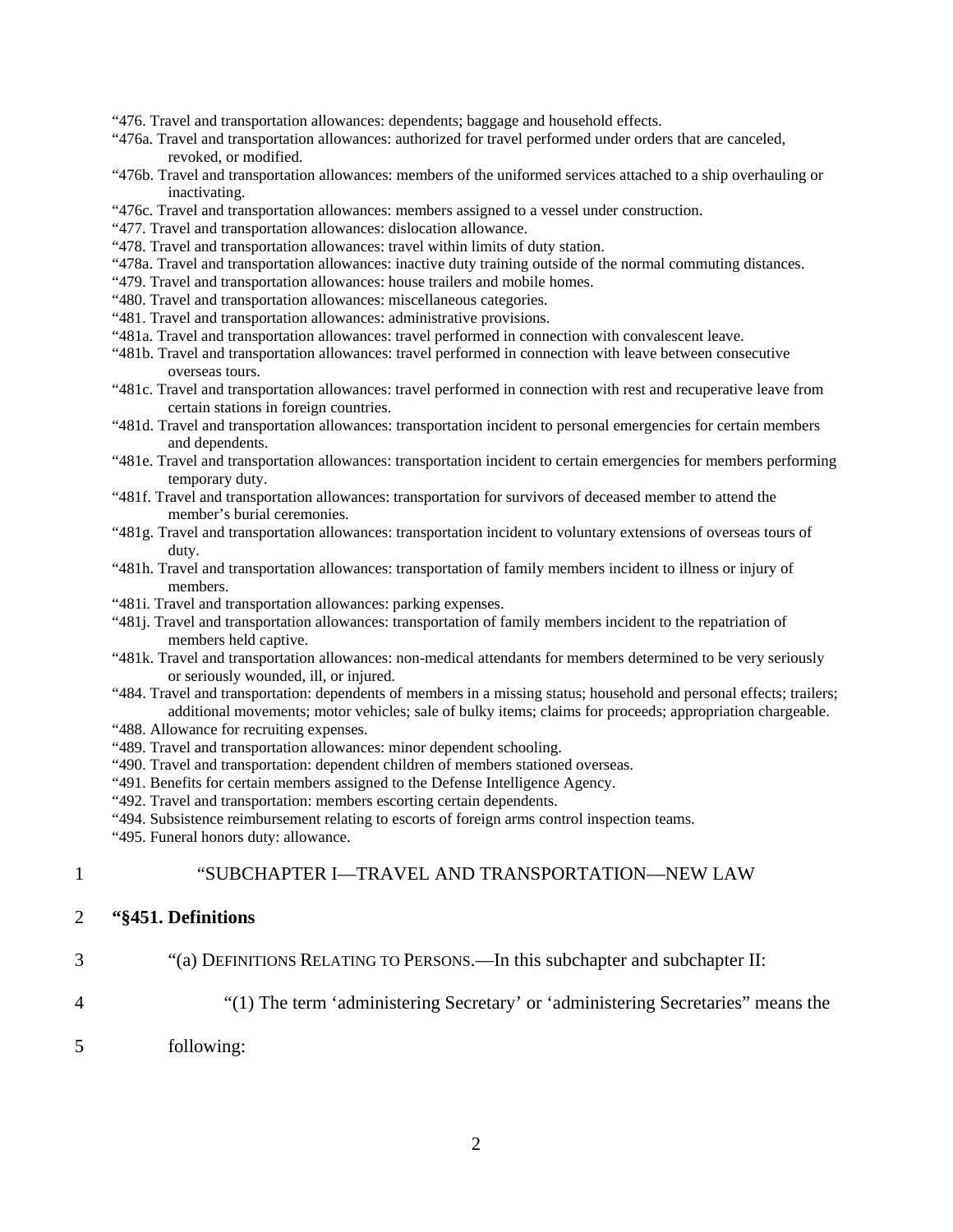| $\mathbf{1}$   | "(A) The Secretary of Defense, with respect to the armed forces (including             |
|----------------|----------------------------------------------------------------------------------------|
| $\overline{2}$ | the Coast Guard when it is operating as a service in the Navy).                        |
| 3              | "(B) The Secretary of Homeland Security, with respect to the Coast Guard               |
| $\overline{4}$ | when it is not operating as a service in the Navy.                                     |
| 5              | "(C) The Secretary of Commerce, with respect to the National Oceanic                   |
| 6              | and Atmospheric Administration.                                                        |
| 7              | "(D) The Secretary of Health and Human Services, with respect to the                   |
| 8              | Public Health Service.                                                                 |
| 9              | "(2) The term 'authorized traveler' means a person who is authorized travel and        |
| 10             | transportation allowances when performing official travel ordered or authorized by the |
| 11             | administering Secretary. Such term includes the following:                             |
| 12             | "(A) A member of the uniformed services.                                               |
| 13             | "(B) A family member of a member of the uniformed services.                            |
| 14             | $C$ A person acting as an escort or attendant for a member or family                   |
| 15             | member who is traveling on official travel or is traveling with the remains of a       |
| 16             | deceased member.                                                                       |
| 17             | "(D) A person who participates in a military funeral honors detail.                    |
| 18             | "(E) A Senior Reserve Officers' Training Corps cadet or midshipman.                    |
| 19             | "(F) An applicant or rejected applicant for enlistment.                                |
| 20             | "(G) Any other person whose employment or service is considered                        |
| 21             | directly related to a Government official activity or function under regulations       |
| 22             | prescribed section 463 of this title.                                                  |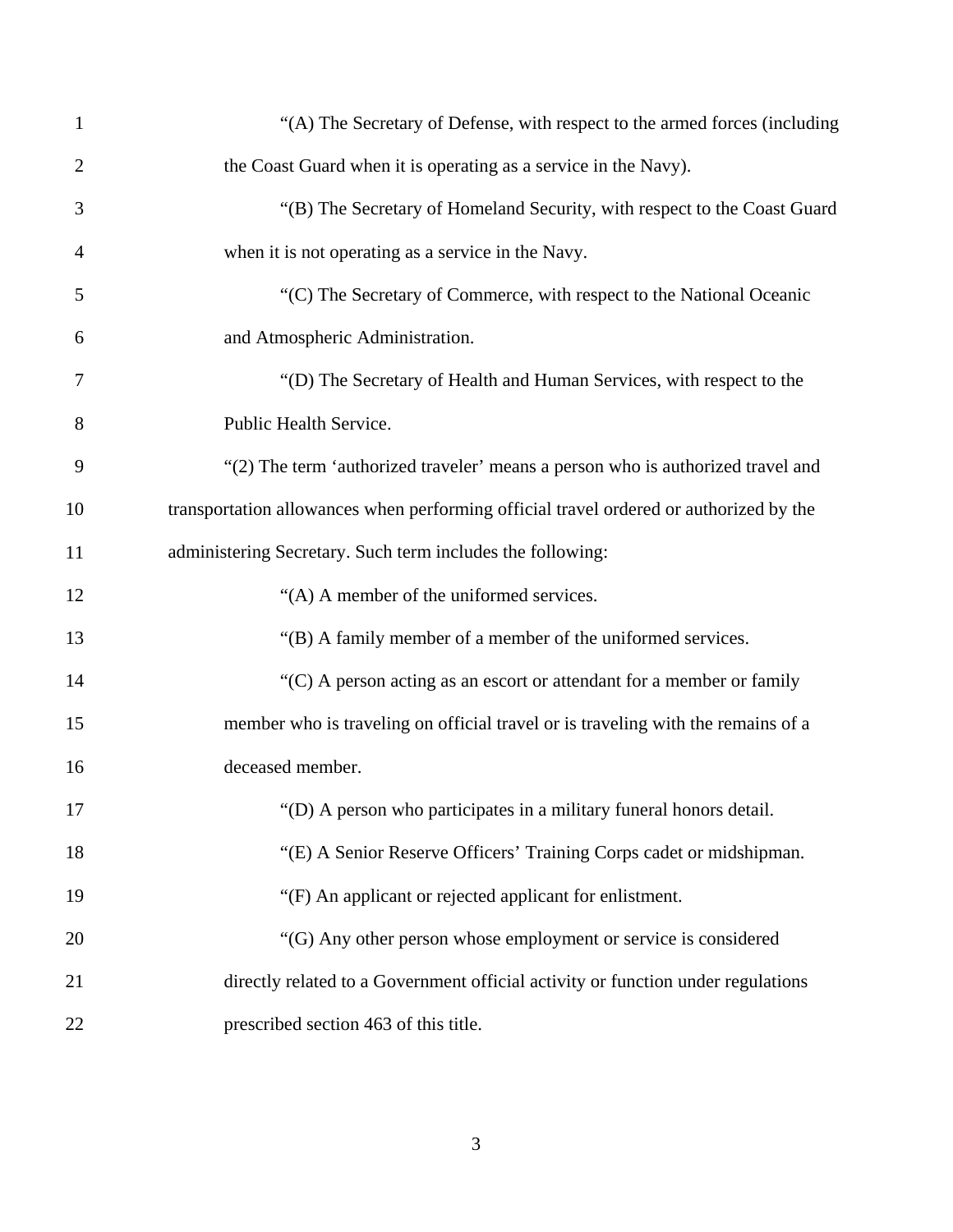| $\mathbf{1}$   | "(3) The term 'family member', with respect to a member of the uniformed           |
|----------------|------------------------------------------------------------------------------------|
| $\overline{2}$ | services, means the following:                                                     |
| 3              | "(A) A dependent, as defined in section $401(a)$ of this title.                    |
| $\overline{4}$ | "(B) A child, as defined in section $401(b)(1)$ of this title.                     |
| 5              | "(C) A parent, as defined in section $401(b)(2)$ of this title.                    |
| 6              | "(D) A sibling of the member.                                                      |
| 7              | "(E) A former spouse of the member.                                                |
| 8              | "(F) Any person not covered by subparagraphs $(A)$ through $(E)$ who is in a       |
| 9              | category specified in regulations under section 463 of this title as having an     |
| 10             | association, connection, or affiliation with a member of the uniformed services or |
| 11             | the family of such a member.                                                       |
| 12             | "(G) Any person not covered by subparagraphs $(A)$ through $(F)$ who is            |
| 13             | determined by the administering Secretary under regulations prescribed under       |
| 14             | section 463 of this title as warranting the status of being a family member for    |
| 15             | purposes of a particular travel incident.".                                        |
| 16             | "(b) DEFINITIONS RELATING TO TRAVEL AND TRANSPORTATION ALLOWANCES.-In this         |
| 17             | subchapter and subchapter II:                                                      |
| 18             | "(1) The term 'official travel' means the following:                               |
| 19             | "(A) Military duty or official business performed by an authorized traveler        |
| 20             | away from a duty assignment location or other authorized location.                 |
| 21             | "(B) Travel performed by an authorized traveler ordered to relocate from a         |
| 22             | permanent duty station to another permanent duty station.                          |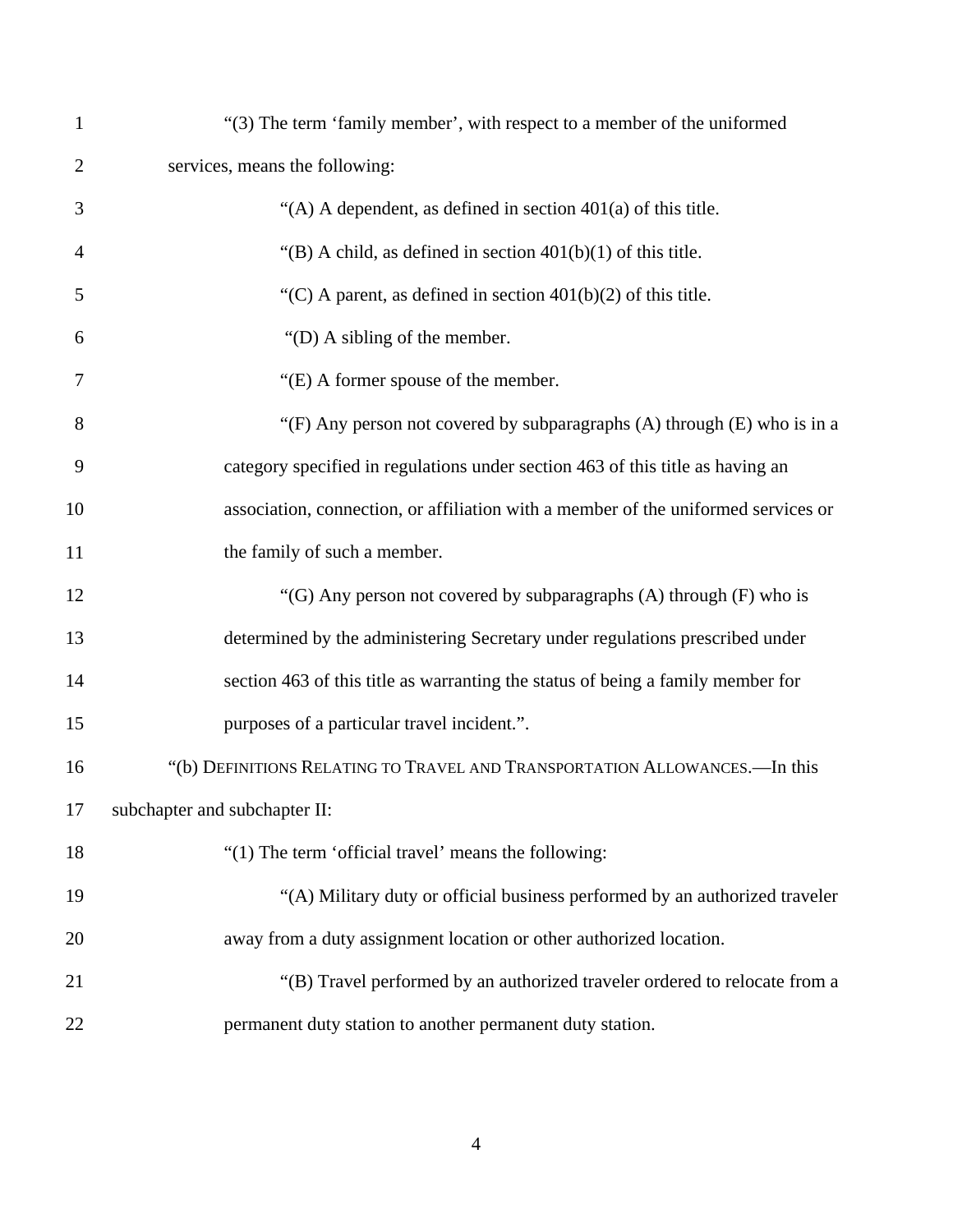| $\mathbf{1}$   | "(C) Travel performed by an authorized traveler ordered to the first                      |
|----------------|-------------------------------------------------------------------------------------------|
| $\overline{2}$ | permanent duty station, or separated or retired from uniformed service.                   |
| 3              | "(D) Local travel in or around the temporary duty or permanent duty                       |
| $\overline{4}$ | station.                                                                                  |
| 5              | "(E) Other travel as authorized or ordered by the administering Secretary.                |
| 6              | "(2) The term 'actual and necessary expenses' means expenses incurred in fact by          |
| 7              | a traveler as a reasonable consequence of official travel.                                |
| 8              | "(3) The term 'travel allowances' means the daily lodging, meals, and other               |
| 9              | related expenses, including relocation expenses, incurred by an authorized traveler while |
| 10             | on official travel.                                                                       |
| 11             | "(4) The term 'transportation allowances' means the costs of temporarily or               |
| 12             | permanently moving an authorized traveler, the personal property of an authorized         |
| 13             | traveler, or a combination thereof.                                                       |
| 14             | "(5) The term 'transportation-, lodging-, or meals-in-kind' means transportation,         |
| 15             | lodging, or meals provided by the Government without cost to the traveler.                |
| 16             | "(6) The term 'miscellaneous expenses' mean authorized expenses incurred in               |
| 17             | addition to authorized allowances during the performance of official travel.              |
| 18             | "(7) The term 'personal property', with respect to transportation allowances,             |
| 19             | includes baggage, furniture, and other household items, clothing, privately owned         |
| 20             | vehicles, house trailers, mobile homes, and any other personal item that would not        |
| 21             | otherwise be prohibited by any other provision or law, or regulation prescribed under     |
| 22             | section 463 of this title.                                                                |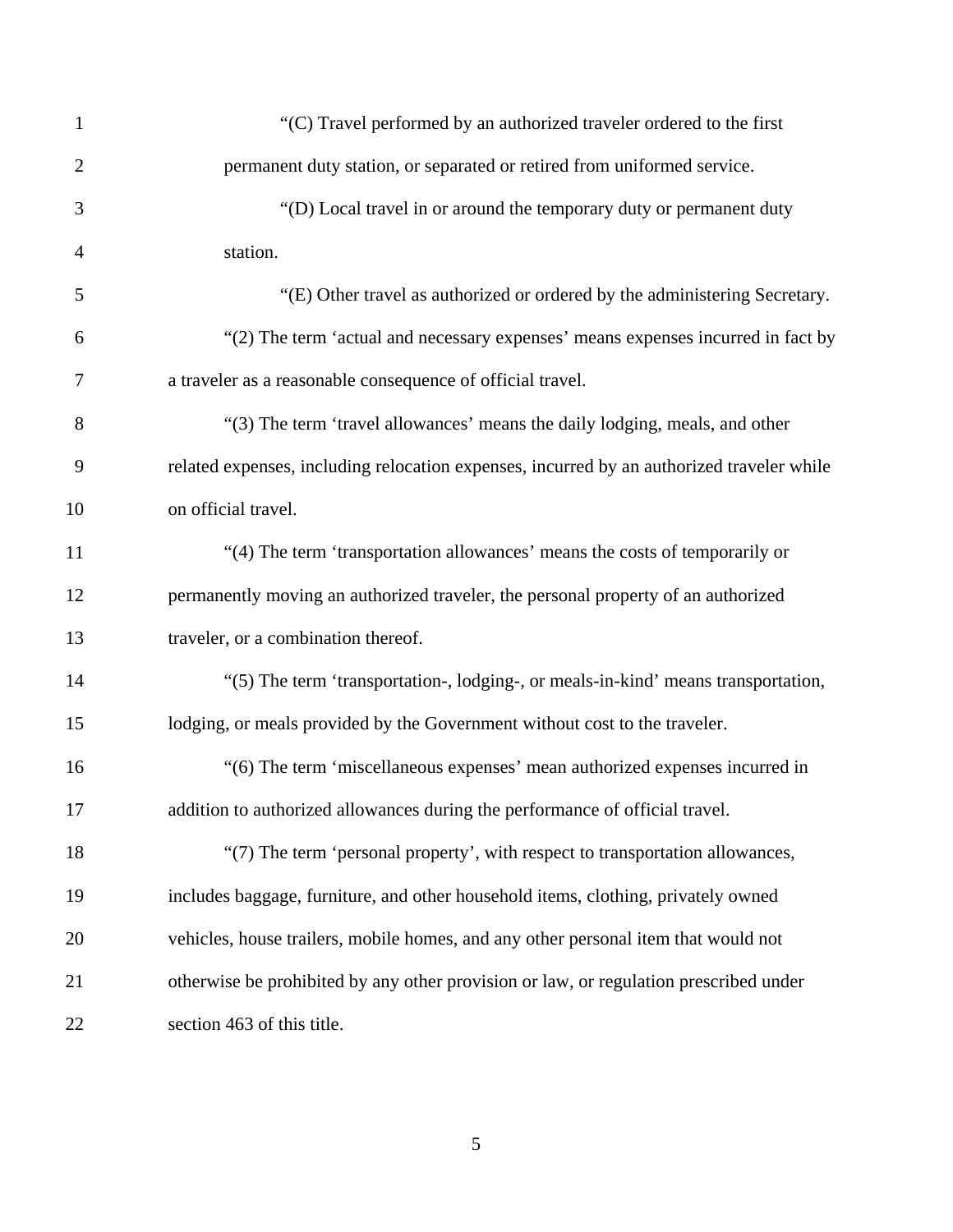| $\mathbf{1}$   | "(8) The term 'relocation allowances' means the costs associated with relocating a           |
|----------------|----------------------------------------------------------------------------------------------|
| $\overline{2}$ | member of the uniformed services or other authorized traveler between an old and new         |
| 3              | temporary or permanent duty assignment location or other authorized location.                |
| $\overline{4}$ | "(9) The term 'dislocation allowances' means the costs associated with relocation            |
| 5              | of the household of a member of the uniformed services or other authorized traveler in       |
| 6              | relation to a change in the member's permanent duty assignment location ordered for the      |
| 7              | convenience of the Government or incident to an evacuation.                                  |
| 8              | "(10) The term 'per diem' means an amount established as a daily rate that is paid           |
| 9              | to an authorized traveler to cover lodging, meals, and other related travel expenses         |
| 10             | pursuant to regulations.                                                                     |
| 11             | "§452. Allowable travel and transportation: general authorities                              |
| 12             | "(a) IN GENERAL.—Except as otherwise prohibited by law, a member of the uniformed            |
| 13             | services or other authorized traveler-                                                       |
| 14             | "(1) shall be provided transportation-, lodging, or meals-in-kind, or actual and             |
| 15             | necessary travel and transportation expenses for, or in connection with, official travel; or |
| 16             | "(2) may be provided transportation and travel allowances under other                        |
| 17             | circumstances as specified in regulations prescribed under section 463 of this title.        |
| 18             | "(b) SPECIFIC CIRCUMSTANCES.—The authority under subsection (a) includes travel              |
| 19             | under or in connection with, but not limited to, the following circumstances, to the extent  |
| 20             | specified in regulations prescribed under section 463 of this title:                         |
| 21             | "(1) Temporary duty that requires en route travel between a permanent duty                   |
| 22             | assignment location and another authorized temporary duty location, and travel in or         |
| 23             | around the temporary duty location.                                                          |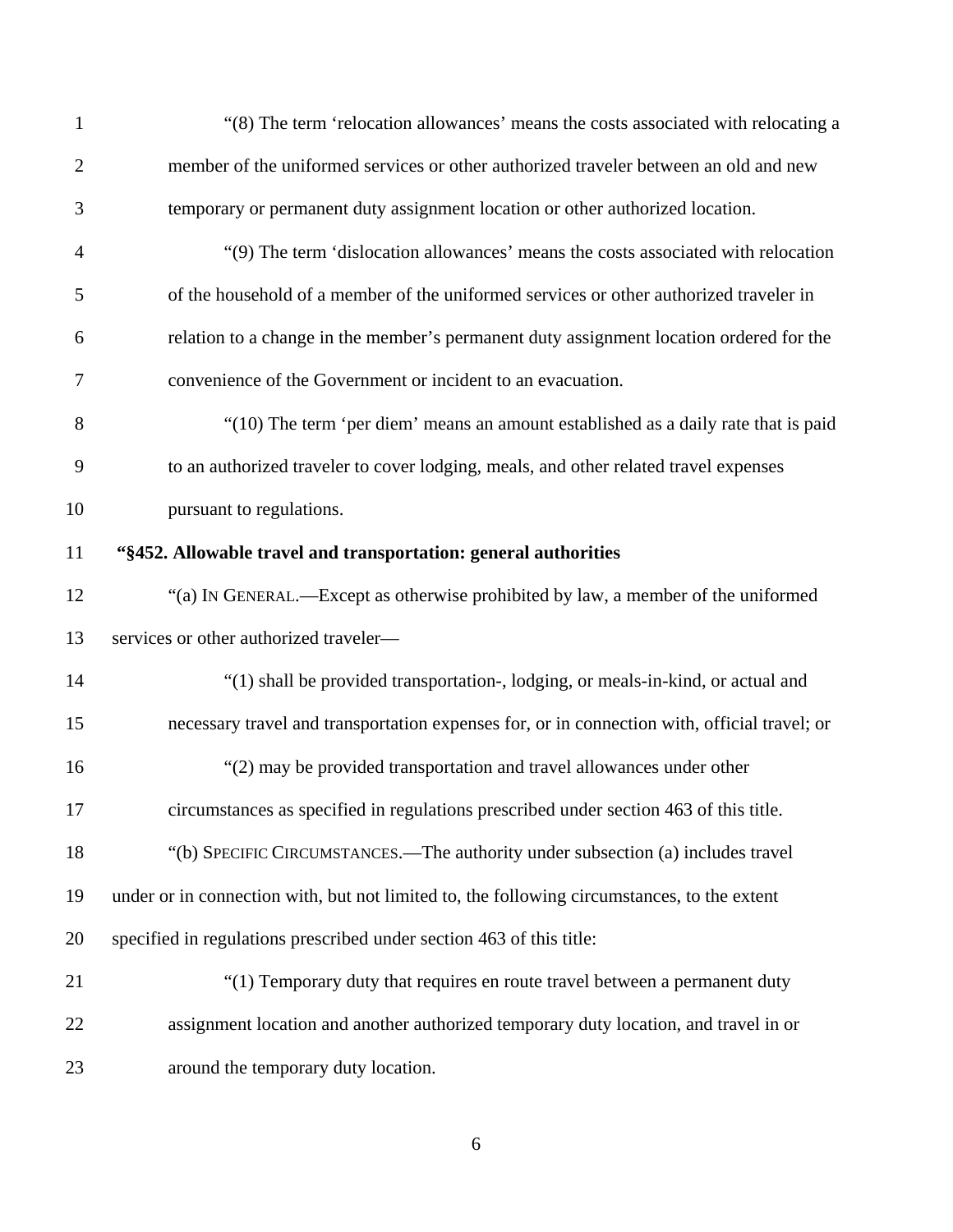| $\mathbf{1}$   | "(2) Permanent change of station that requires en route travel between an old and   |
|----------------|-------------------------------------------------------------------------------------|
| $\overline{c}$ | new temporary or permanent duty assignment location or other authorized location.   |
| 3              | "(3) Temporary duty or assignment relocation related to a consecutive overseas      |
| 4              | tour or in-place-consecutive overseas tour.                                         |
| 5              | "(4) Recruiting duties for the armed forces.                                        |
| 6              | "(5) Assignment or detail to another Government agency or department.               |
| 7              | "(6) Rest and recuperative leave.                                                   |
| 8              | "(7) Convalescent leave.                                                            |
| 9              | "(8) Reenlistment leave.                                                            |
| 10             | "(9) Reserve component inactive-duty training performed outside the normal          |
| 11             | commuting distance of the member's permanent residence.                             |
| 12             | "(10) Ready Reserve muster duty.                                                    |
| 13             | "(11) Unusual, extraordinary, hardship, or emergency circumstances.                 |
| 14             | "(12) Missing status, as determined by the Secretary concerned under chapter 10     |
| 15             | of this title.                                                                      |
| 16             | "(13) Attendance at or participation in international sports competitions described |
| 17             | under section 717 of title 10.                                                      |
| 18             | "(c) MATTERS INCLUDED.—Travel and transportation allowances which may be provided   |
| 19             | under subsection (a) include the following:                                         |
| 20             | "(1) Allowances for transportation, lodging, and meals.                             |
| 21             | "(2) Dislocation or relocation allowance paid in connection with a change in a      |
| 22             | member's temporary or permanent duty assignment location.                           |
| 23             | "(3) Other related miscellaneous expenses.                                          |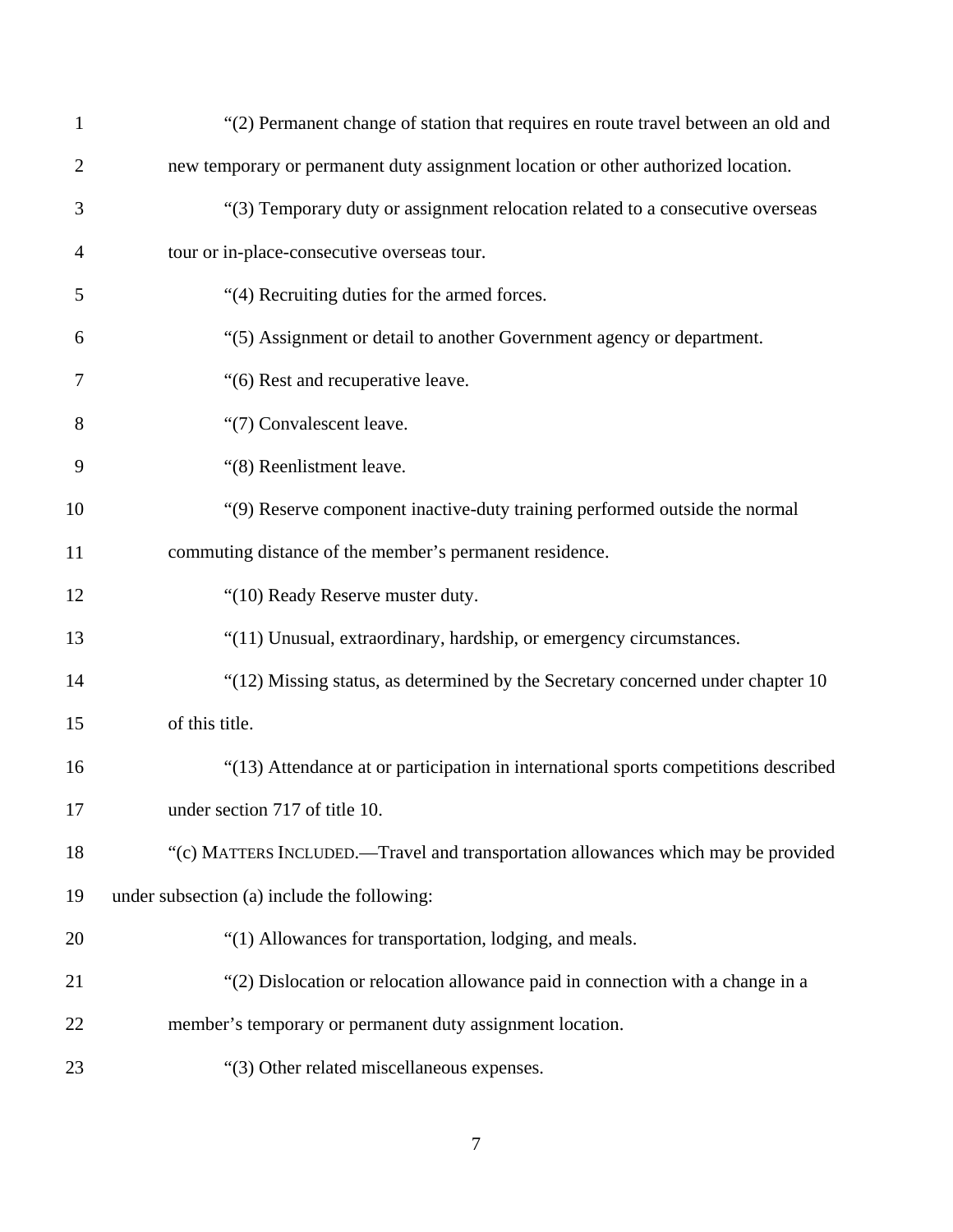| $\mathbf{1}$   | "(d) MODE OF PROVIDING TRAVEL AND TRANSPORTATION ALLOWANCES.- Any                                |
|----------------|--------------------------------------------------------------------------------------------------|
| $\overline{2}$ | authorized travel and transportation may be provided—                                            |
| 3              | " $(1)$ as an actual expense;                                                                    |
| 4              | "(2) as an authorized allowance;                                                                 |
| 5              | " $(3)$ in-kind; or                                                                              |
| 6              | "(4) using a combination of the authorities under paragraphs $(1)$ , $(2)$ , and $(3)$ .         |
| 7              | "(e) TRAVEL AND TRANSPORTATION ALLOWANCES WHEN TRAVEL ORDERS ARE                                 |
| 8              | MODIFIED, ETC.—A member of a uniformed service or other authorized person whose travel and       |
| 9              | transportation order or authorization is canceled, revoked, or modified may be allowed actual    |
| 10             | and necessary expenses or travel and transportation allowances.                                  |
| 11             | "(f) ADVANCE PAYMENTS.—A member of the uniformed services or other authorized                    |
| 12             | person may be allowed advance payments for authorized travel and transportation allowances.      |
| 13             | "(g) RESPONSIBILITY FOR UNAUTHORIZED EXPENSES.- Any unauthorized travel or                       |
| 14             | transportation expense is not the responsibility of the United States.                           |
| 15             | "(h) RELATIONSHIP TO OTHER AUTHORITIES.—The administering Secretary may not                      |
| 16             | provide payment under this section for an expense for which payment may be provided from any     |
| 17             | other appropriate Government or non-Government entity.                                           |
| 18             | §453. Allowable travel and transportation: specific authorities                                  |
| 19             | "(a) IN GENERAL.—In addition to any other authority for the provision of travel and              |
| 20             | transportation allowances, the administering Secretaries may provide travel expenses and         |
| 21             | transportation expenses under this subchapter in accordance with this section:                   |
| 22             | "(b) AUTHORIZED ABSENCE FROM TEMPORARY DUTY LOCATION.—A member of a                              |
| 23             | uniformed service or other authorized traveler may be allowed travel expenses and transportation |
|                |                                                                                                  |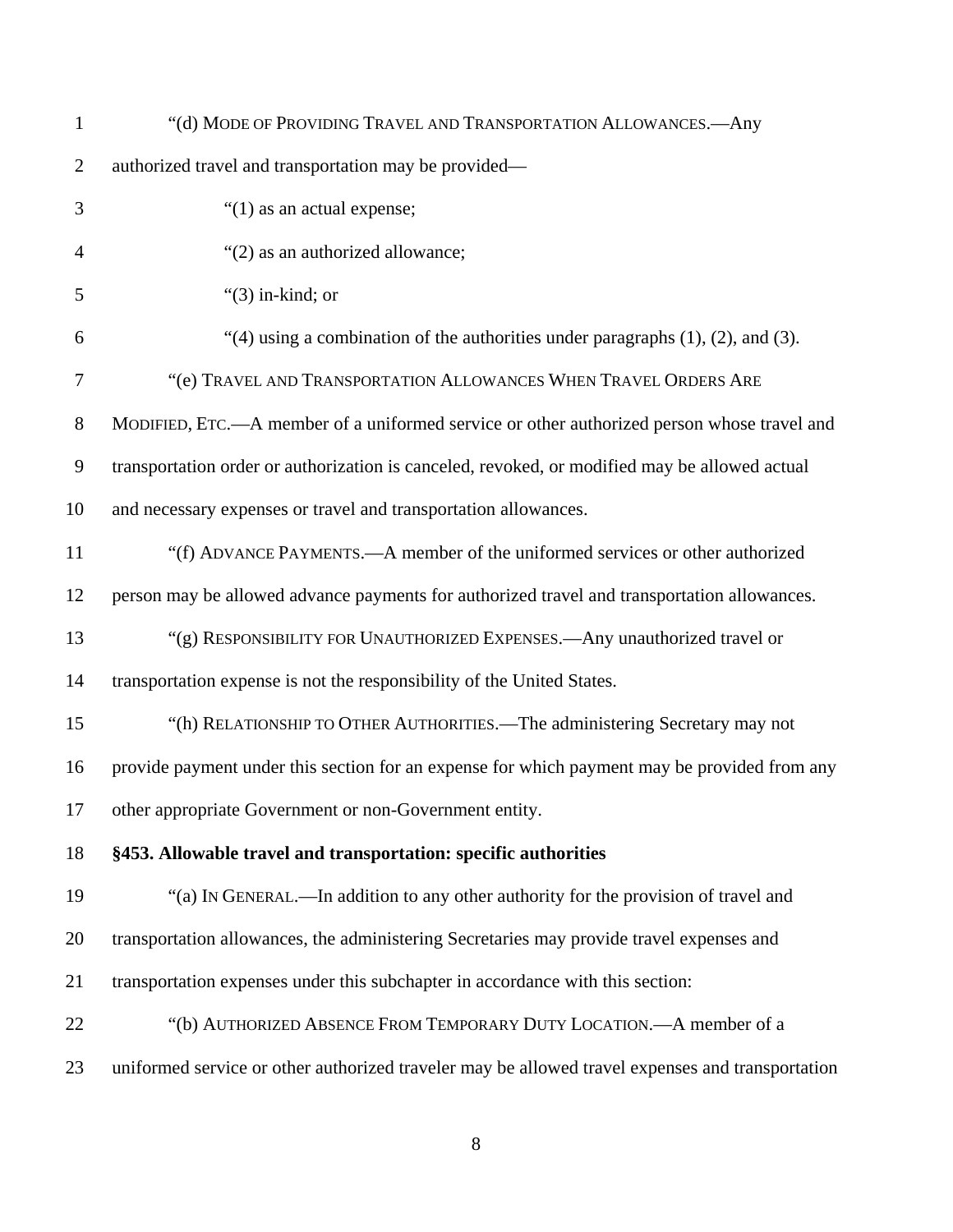1 2 allowances incurred at a temporary duty location during an authorized absence from that location.

3 4 5 6 7 8 9 10 11 12 13 14 15 16 17 18 19 20 21 22 23 "(c) MOVEMENT OF PERSONAL PROPERTY .— "(1) A member of a uniformed service or other authorized person may be allowed moving expenses and transportation allowances associated with the movement of personal property and household goods, including such expenses when associated with a self-move. "(2) The authority in paragraph (1) includes the movement and temporary and non-temporary storage of personal property, household goods, and privately-owned vehicles in connection with the temporary or permanent move between authorized locations. "(3) For movement of household goods, the administering Secretaries shall prescribe weight allowances in regulations under section 463 of this title. The prescribed weight allowances may not exceed 18,000 pounds (including packing, crating, and household goods in temporary storage), except that the administering Secretary may authorize additional weight allowances as necessary. "(4) The administering Secretary may prescribe the terms, rates, and conditions that authorize a member of the uniformed services to ship or store a privately owned vehicle. "(5) No carrier, port agent, warehouseman, freight forwarder, or other person involved in the transportation of property may have any lien on, or hold, impound, or otherwise interfere with, the movement of baggage and household goods being transported under this section.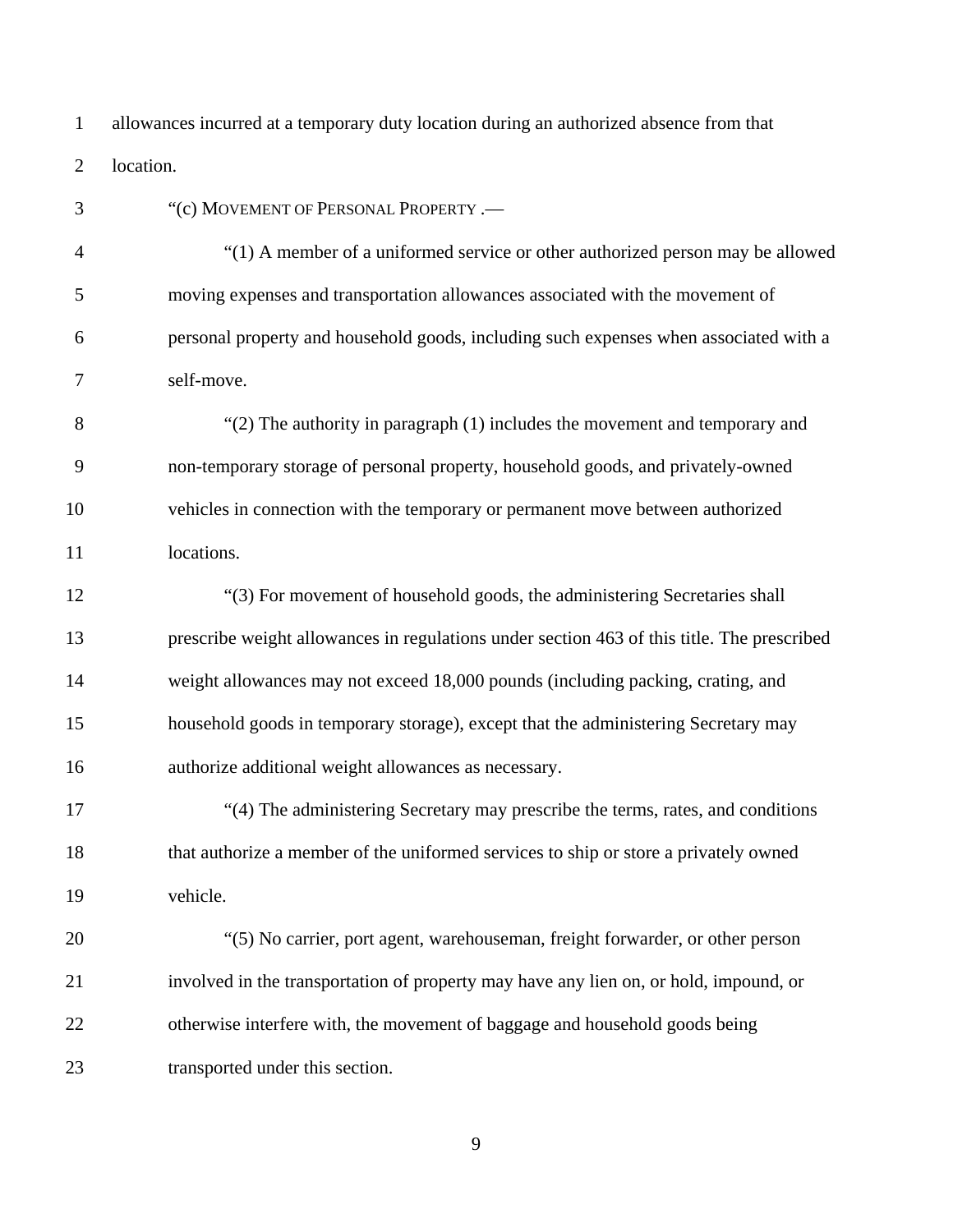| $\mathbf{1}$   | "(d) UNUSUAL OR EMERGENCY CIRCUMSTANCES.—A member of the uniformed services                      |
|----------------|--------------------------------------------------------------------------------------------------|
| $\overline{2}$ | or other authorized person may be provided travel and transportation allowances under this       |
| 3              | section for unusual, extraordinary, hardship, or emergency circumstances, including under        |
| $\overline{4}$ | circumstances warranting evacuation from a permanent duty assignment location.                   |
| 5              | "(e) PARTICULAR SEPARATION PROVISIONS.—The administering Secretary may provide                   |
| 6              | travel and transportation in kind for the following persons in accordance with regulations       |
| 7              | prescribed under section 463 of this title:                                                      |
| 8              | "(1) A member who is retired, or is placed on the temporary disability retired list,             |
| 9              | under chapter 61 of title 10.                                                                    |
| 10             | "(2) A member who is retired with pay under any other law or who, immediately                    |
| 11             | following at least eight years of continuous active duty with no single break therein of         |
| 12             | more than 90 days, is discharged with separation pay or is involuntarily released from           |
| 13             | active duty with separation pay or readjustment pay.                                             |
| 14             | "(3) A member who is discharged under section 1173 of title 10.                                  |
| 15             | "(f) ATTENDANCE AT MEMORIAL CEREMONIES AND SERVICES.—A family member or                          |
| 16             | member of the uniformed services who attends a deceased member's repatriation, burial, or        |
| 17             | memorial ceremony or service may be provided travel and transportation allowances to the         |
| 18             | extent provided in regulations prescribed under section 463 of this title.                       |
| 19             | "§454. Travel and transportation pilot programs                                                  |
| 20             | "(a) PILOT PROGRAMS.—Except as otherwise prohibited by law, the Secretary of Defense             |
| 21             | may conduct pilot programs to evaluate alternative travel and transportation programs, policies, |
| 22             | and processes for Department of Defense authorized travelers. Such pilot programs shall be       |
| 23             | conducted so as to evaluate one or more of the following:                                        |
|                |                                                                                                  |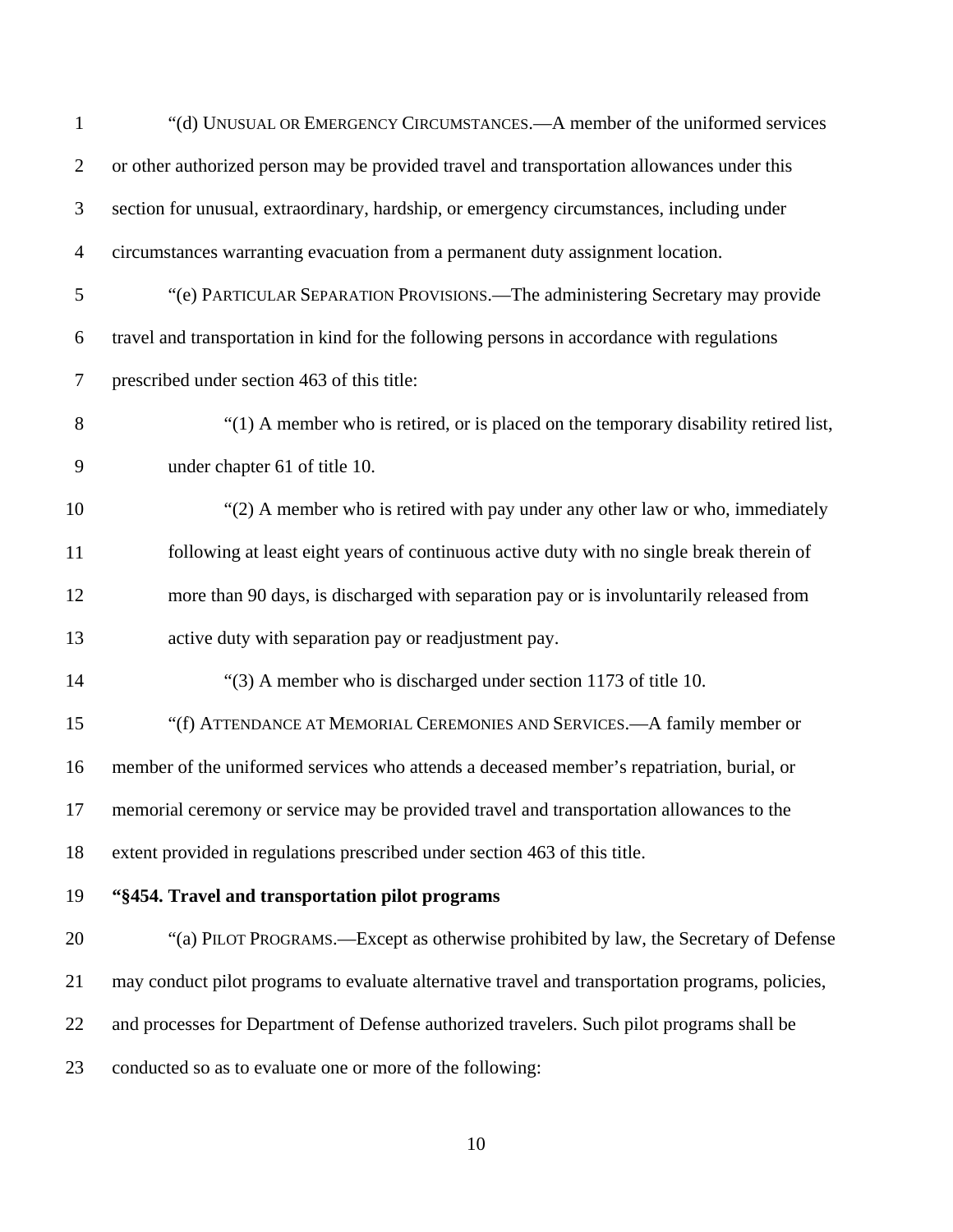| $\mathbf{1}$   | "(1) Alternative methods for performing and reimbursing travel.                                     |
|----------------|-----------------------------------------------------------------------------------------------------|
| $\overline{2}$ | "(2) Means for limiting the need for travel.                                                        |
| 3              | "(3) Means for reducing the environmental impact of travel.                                         |
| $\overline{4}$ | "(b) WAIVER AUTHORITY.—Subject to subsection (c), the administering Secretary may                   |
| 5              | waive any otherwise applicable provision of law to the extent determined necessary by the           |
| 6              | Secretary for the purposes of carrying out a pilot program under subsection (a).                    |
| 7              | "(c) LIMITATION.—The authority to carry out a program under subsection (a) is subject to            |
| 8              | the availability of appropriated funds.                                                             |
| 9              | "SUBCHAPTER II-ADMINISTRATIVE PROVISIONS                                                            |
| 10             | "§461. Relationship to other travel and transportation authorities                                  |
| 11             | "A member of a uniformed service or other authorized traveler may not be paid travel                |
| 12             | and transportation allowances or receive travel and transportation-in-kind, or a combination        |
| 13             | thereof, under both subchapter I and subchapter III for Government official travel and              |
| 14             | transportation performed under a single or related travel and transportation order or authorization |
| 15             | by the administering Secretary.                                                                     |
| 16             | "§462. Travel and transportation expenses paid to members that are unauthorized or in               |
| 17             | excess of authorized amounts: requirement for repayment                                             |
| 18             | "(a) REPAYMENT REQUIRED.—Except as provided in subsection (b), a member of the                      |
| 19             | uniformed services or other person who is paid travel and transportation allowances under           |
| 20             | subchapter I shall repay to the United States any amount of such payment that is determined to      |
| 21             | be unauthorized or in excess of the applicable authorized amount.                                   |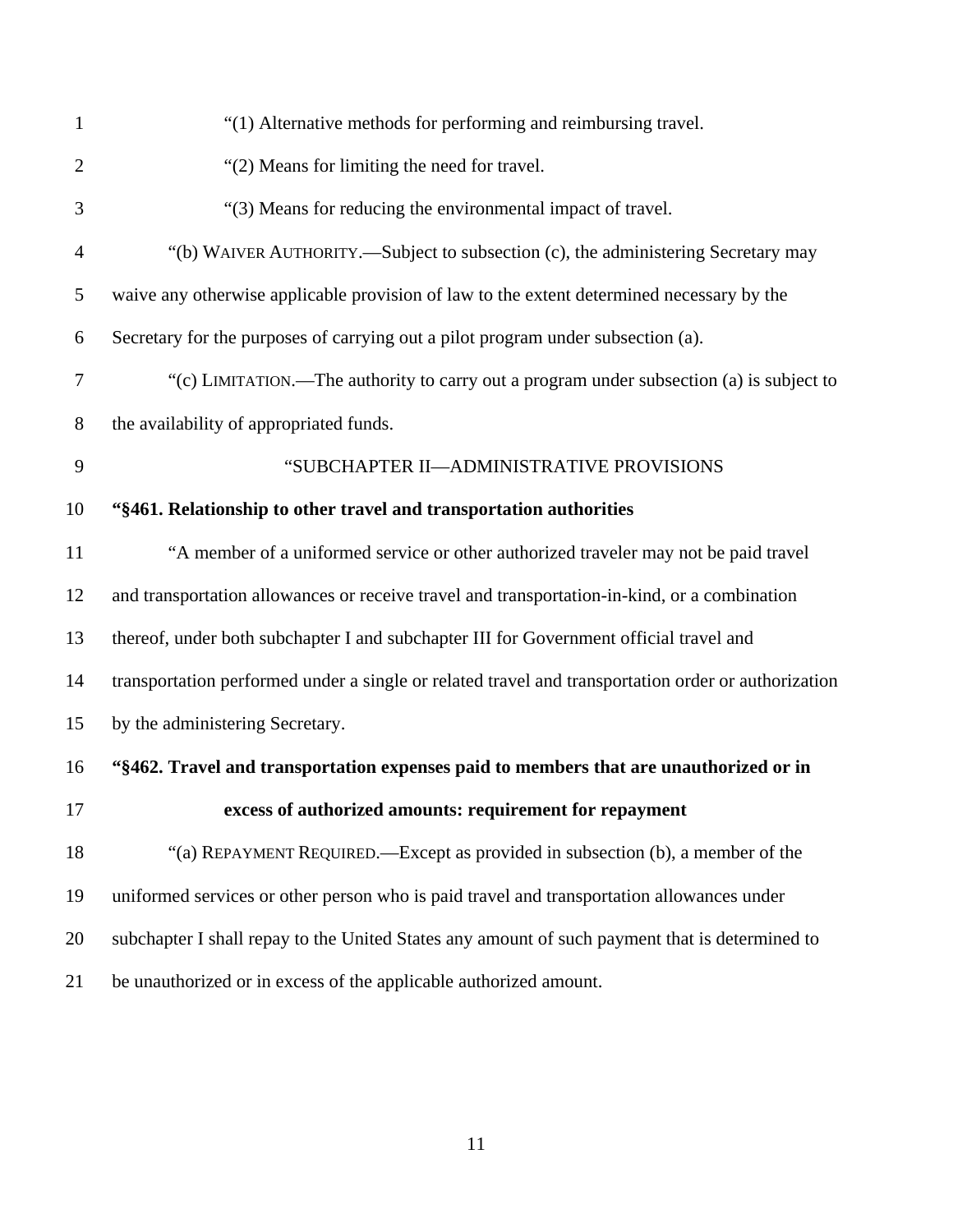1 2 3 "(b) EXCEPTION.—The regulations prescribed to administer this subchapter shall specify procedures for determining the circumstances under which a repayment exception may be granted.

4 5 6 7 "(c) EFFECT OF BANKRUPTCY.—An obligation to repay the United States under this section is, for all purposes, a debt owed the United States. A discharge in bankruptcy under title 11 does not discharge a person from such debt if the discharge order is entered less than five years after the date on which the debt was incurred.

#### 8 **"§463. Regulations**

9 "This subchapter and subchapter I shall be administered under terms, rates, conditions,

10 and regulations prescribed by the Secretary of Defense in consultation with the other

11 administering Secretaries for members of the uniformed services. Such regulations shall be

12 uniform for the Department of Defense and shall be apply as uniformly as practicable to the

13 uniformed services under the jurisdiction of the other administering Secretaries.

14 "SUBCHAPTER III—TRAVEL AND TRANSPORTATION AUTHORITIES—OLD LAW

#### 15 "**§471. Travel authorities transition expiration date**

16 17 18 "In this subchapter, the term 'travel authorities transition expiration date' means the last day of the 10-year period beginning on the first day of the first month beginning after the date of the enactment of this section.

#### 19 **"§472. Definitions and other incorporated provisions of chapter 7**

- 20 "(a) DEFINITIONS.—The provisions of section 401 of this title apply to this subchapter.
- 21 22 "(b) OTHER PROVISIONS.—The provisions of sections 421 and 423 of this title apply to this subchapter.
- 23 (c) TRANSFER OF SECTIONS.—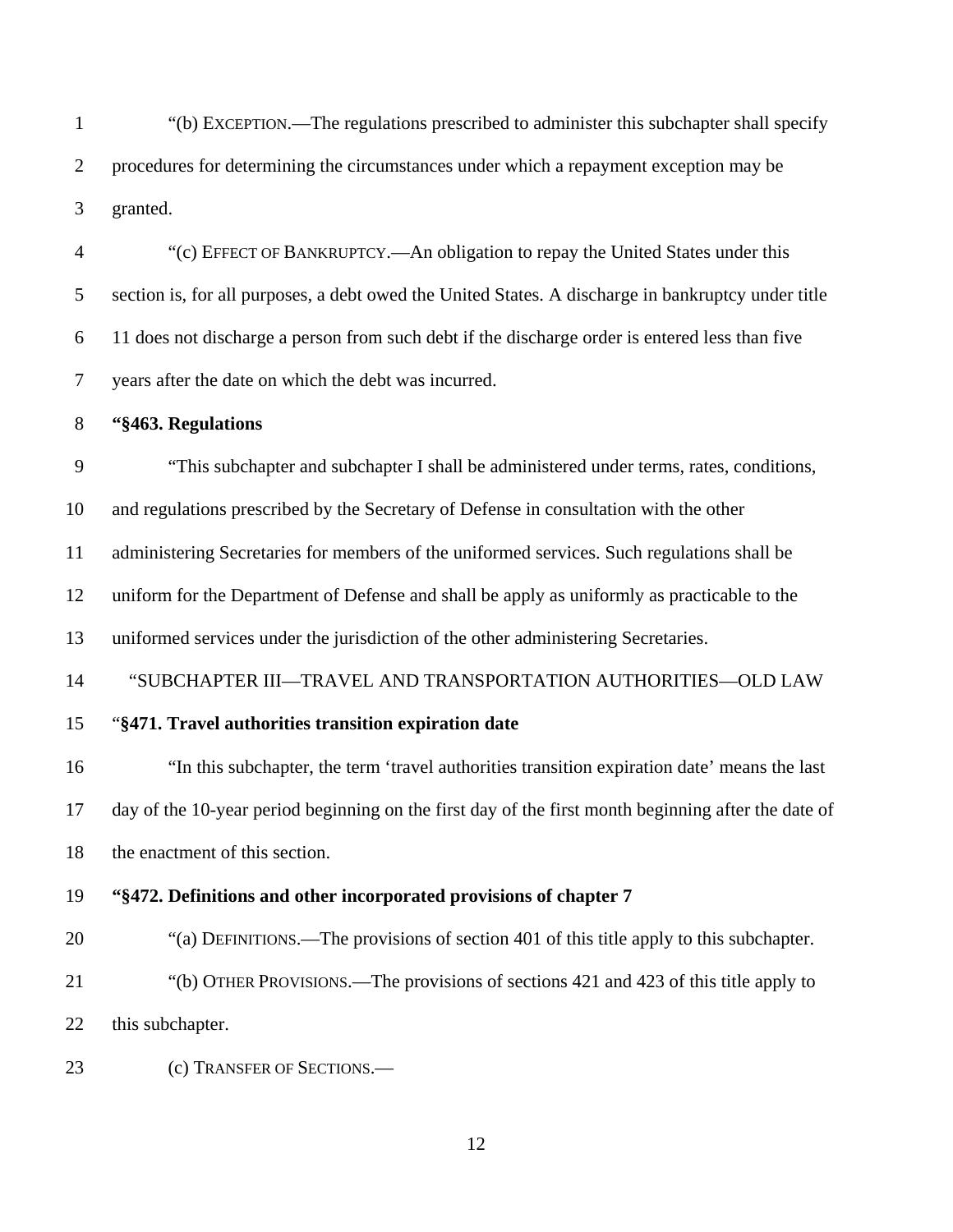1 2 3 (1) TRANSFER TO SUBCHAPTER I.—Section 412 of title 37, United States Code, is transferred to chapter 8 of such title, as added by subsection (b), inserted after section 454, and redesignated as section 455.

4 5 6 7 8 (2) TRANSFER OF CURRENT CHAPTER 7 AUTHORITIES TO SUBCHAPTER III.—Sections 404, 404a, 404b, 405, 405a, 406, 406a, 406b, 406c, 407, 408, 408a, 409, 410, 411, 411a through 411k, 428 through 432, 434, and 435 of such title are transferred (in that order) to chapter 8 of such title, as added by subsection (b), inserted after section 472, and redesignated as follows:

9

### **Section: Redesignated Section:**

| 404  | 474              |
|------|------------------|
| 404a | 474a             |
| 404b | 474b             |
| 405  | 475              |
| 405a | 475a             |
| 406  | 476              |
| 406a | 476a             |
| 406b | 476b             |
| 406c | 476c             |
| 407  | 477              |
| 408  | 478              |
| 408a | 478a             |
| 409  | 479              |
| 410  | 480              |
| 411  | 481              |
| 411a | 481a             |
| 411b | 481b             |
| 411c | 481c             |
| 411d | 481d             |
| 411e | 481e             |
| 411f | 481f             |
| 411g | 481g             |
| 411h | 481h             |
| 411i | 481i             |
| 411j | 481 <sub>i</sub> |
| 411k | 481k             |
| 428  | 488              |
| 429  | 489              |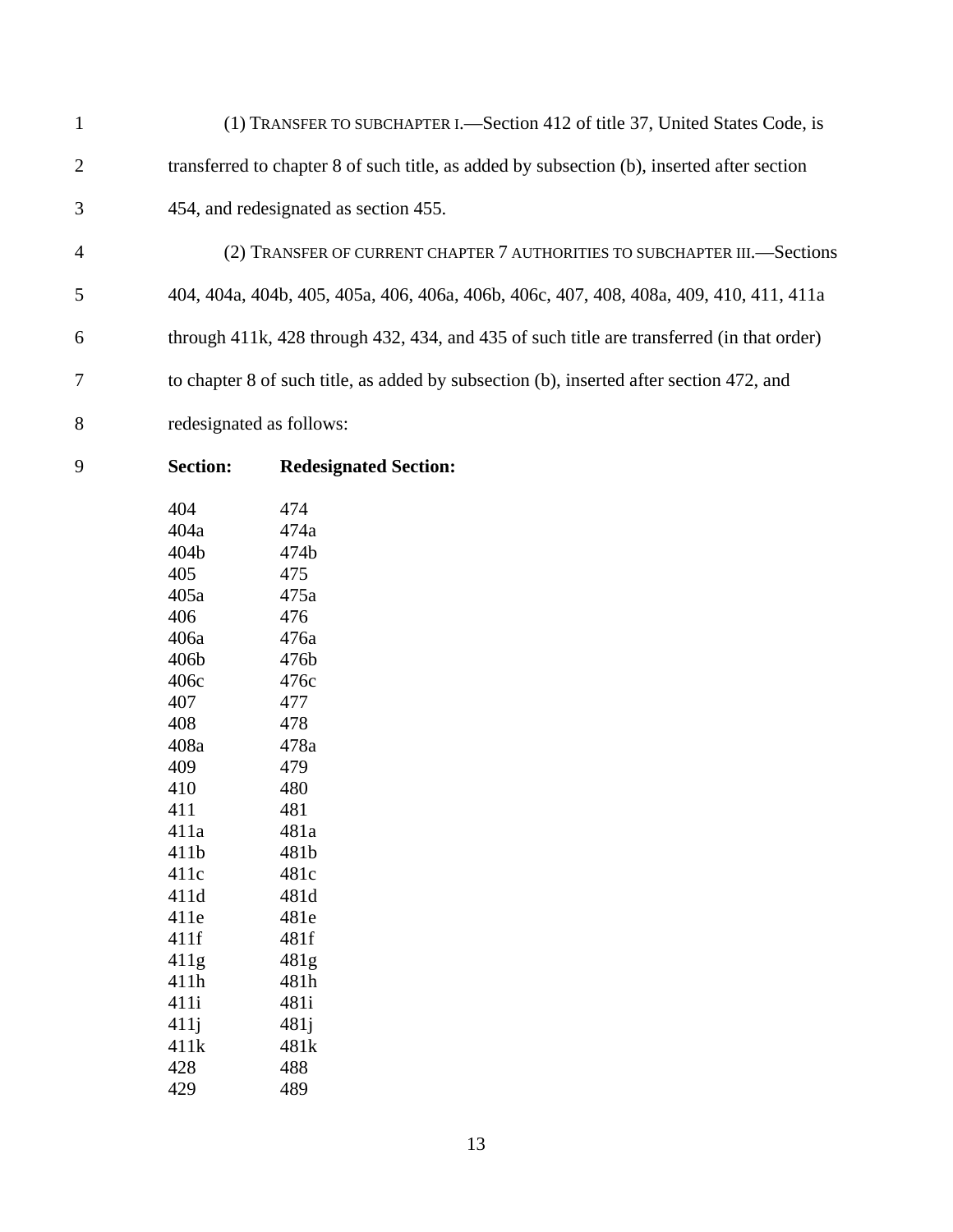| 430 | 490 |
|-----|-----|
| 432 | 492 |
| 434 | 494 |
| 435 | 495 |

| $\mathbf{1}$   | (3) TRANSFER OF SECTION 554.—Section 554 of such title is transferred to chapter                      |
|----------------|-------------------------------------------------------------------------------------------------------|
| $\mathbf{2}$   | 8 of such title, as added by subsection (b), inserted after section 481k (as transferred and          |
| 3              | redesignated by paragraph (2)), and redesignated as section 484.                                      |
| $\overline{4}$ | (d) SUNSET OF OLD-LAW AUTHORITIES.—Provisions of subchapter III of chapter 8 of title                 |
| 5              | 37, United States Code, as transferred and redesignated by paragraphs (2) and (3) of subsection       |
| 6              | (c), are amended as follows:                                                                          |
| 7              | (1) Section 474 is amended by adding at the end the following new subsection:                         |
| $8\,$          | "(h) TERMINATION.—No travel and transportation allowance or reimbursement may be                      |
| $\overline{9}$ | provided under this section for travel that begins after the travel authorities transition expiration |
| 10             | date.".                                                                                               |
| 11             | (2) Section 474a is amended by adding at the end the following new subsection:                        |
| 12             | "(f) TERMINATION.—No payment or reimbursement may be provided under this section                      |
| 13             | with respect to a change of permanent station for which orders are issued after the travel            |
| 14             | authorities transition expiration date.".                                                             |
| 15             | (3) Section 474b is amended by adding at the end the following new subsection:                        |
| 16             | "(e) TERMINATION.—No payment or reimbursement may be provided under this section                      |
| 17             | with respect to an authorized absence that begins after the travel authorities transition expiration  |
| 18             | date.".                                                                                               |
| 19             | (4) Section 475 is amended by adding at the end the following new subsection:                         |
| 20             | "(f) TERMINATION.—During and after the travel authorities expiration date, no per diem                |
| 21             | may be paid under this section for any period.".                                                      |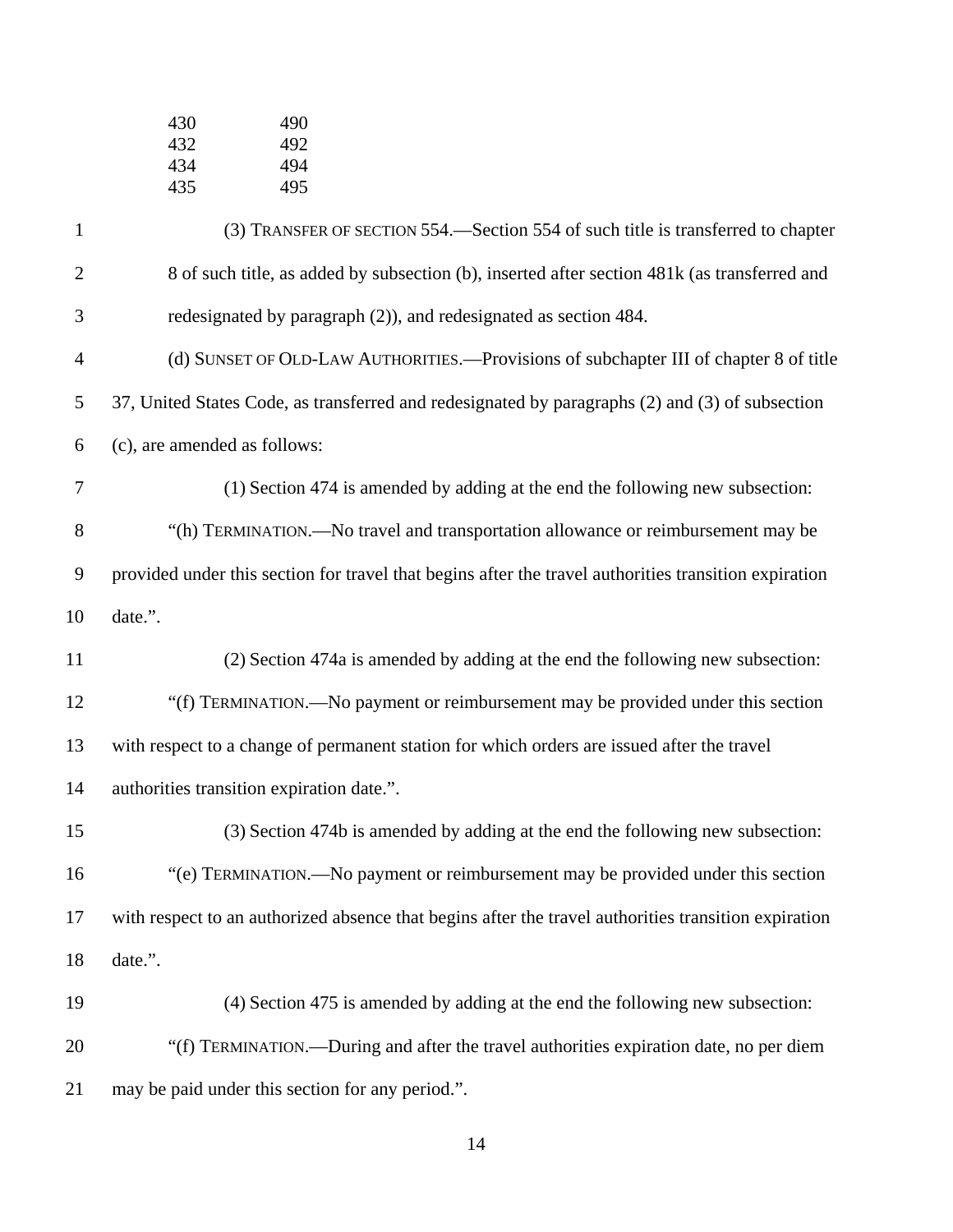| $\mathbf{1}$   | (5) Section 475a is amended by adding at the end the following new subsection:               |
|----------------|----------------------------------------------------------------------------------------------|
| $\mathbf{2}$   | "(c) TERMINATION.—During and after the travel authorities expiration date, no allowance      |
| 3              | under subsection (a) or transportation or reimbursement under subsection (b) may be provided |
| $\overline{4}$ | with respect to an authority or order to depart.".                                           |
| 5              | (6) Section 476 is amended by adding at the end the following new subsection:                |
| 6              | "(n) TERMINATION.—No transportation, reimbursement, allowance, or per diem may be            |
| 7              | provided under this section-                                                                 |
| $8\,$          | "(1) with respect to a change of temporary or permanent station for which orders             |
| 9              | are issued after the travel authorities transition expiration date; or                       |
| 10             | $\degree$ (2) in a case covered by this section when such orders are not issued, with        |
| 11             | respect to a movement of baggage or household effects that begins after such date.".         |
| 12             | (7) Section 476b is amended by adding at the end the following new subsection:               |
| 13             | "(e) TERMINATION.—No transportation or allowance may be provided under this section          |
| 14             | for travel that begins after the travel authorities transition expiration date.".            |
| 15             | (8) Section 476c is amended by adding at the end the following new subsection:               |
| 16             | "(e) TERMINATION.—No transportation or allowance may be provided under this section          |
| 17             | for travel that begins after the travel authorities transition expiration date.".            |
| 18             | (9) Section 477 is amended by adding at the end the following new subsection:                |
| 19             | "(i) TERMINATION.—No dislocation allowance may be paid under this section for a move         |
| 20             | that begins after the travel authorities transition expiration date.".                       |
| 21             | (10) Section 478 is amended by adding at the end the following new subsection:               |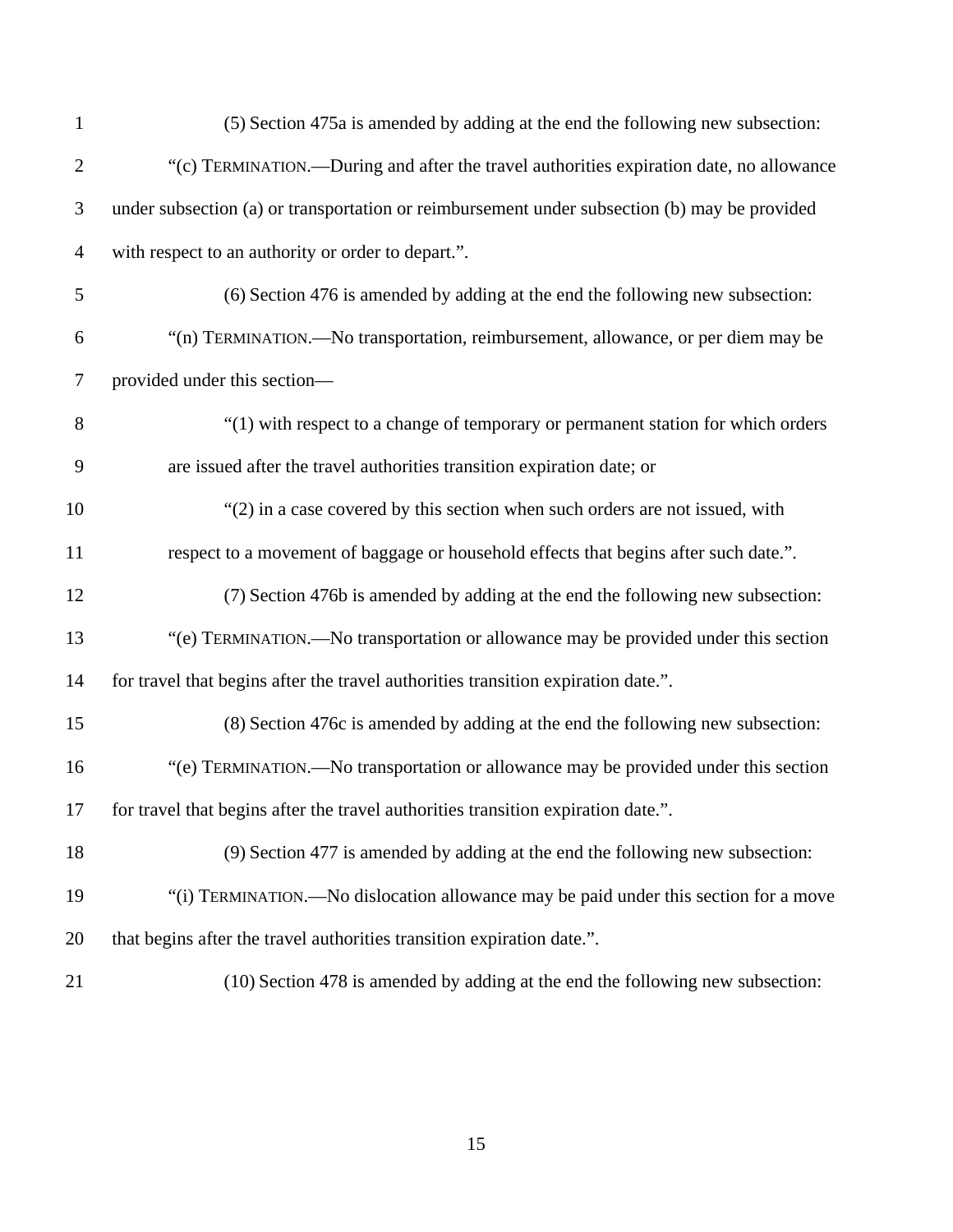| "(c) TERMINATION.—No travel and transportation allowance, payment, or reimbursement               |
|---------------------------------------------------------------------------------------------------|
| may be provided under this section for travel that begins after the travel authorities transition |
| expiration date.".                                                                                |

- 4 5 6 7 (11) Section 479 is amended by adding at the end the following new subsection: "(e) TERMINATION.—No transportation of a house trailer or mobile home, or storage or payment in connection therewith, may be provided under this section for transportation that begins after the travel authorities transition expiration date.".
- 8 9 10 (12) Section 481 is amended by adding at the end the following new subsection: "(e) TERMINATION.—The regulations prescribed under this section shall cease to be in effect as of the travel authorities transition expiration date.".
- 11 12 13 (13) Section 481a is amended by adding at the end the following new subsection: "(c) TERMINATION.—No travel and transportation allowance may be provided under this section for travel that is authorized after the travel authorities transition expiration date.".
- 14 15 16 (14) Section 481b is amended by adding at the end the following new subsection: "(h) TERMINATION.—No travel and transportation allowance may be provided under this section for travel that is authorized after the travel authorities transition expiration date.".
- 17 18 19 20 (15) Section 481c is amended by adding at the end the following new subsection: "(c) TERMINATION.—No transportation may be provided under this section after the travel authorities transition expiration date, and no payment may be made under this section for transportation that begins after that date.".
- 21 22 23 (16) Section 481d is amended by adding at the end the following new subsection: "(d) TERMINATION.—No transportation may be provided under this section after the travel authorities transition expiration date.".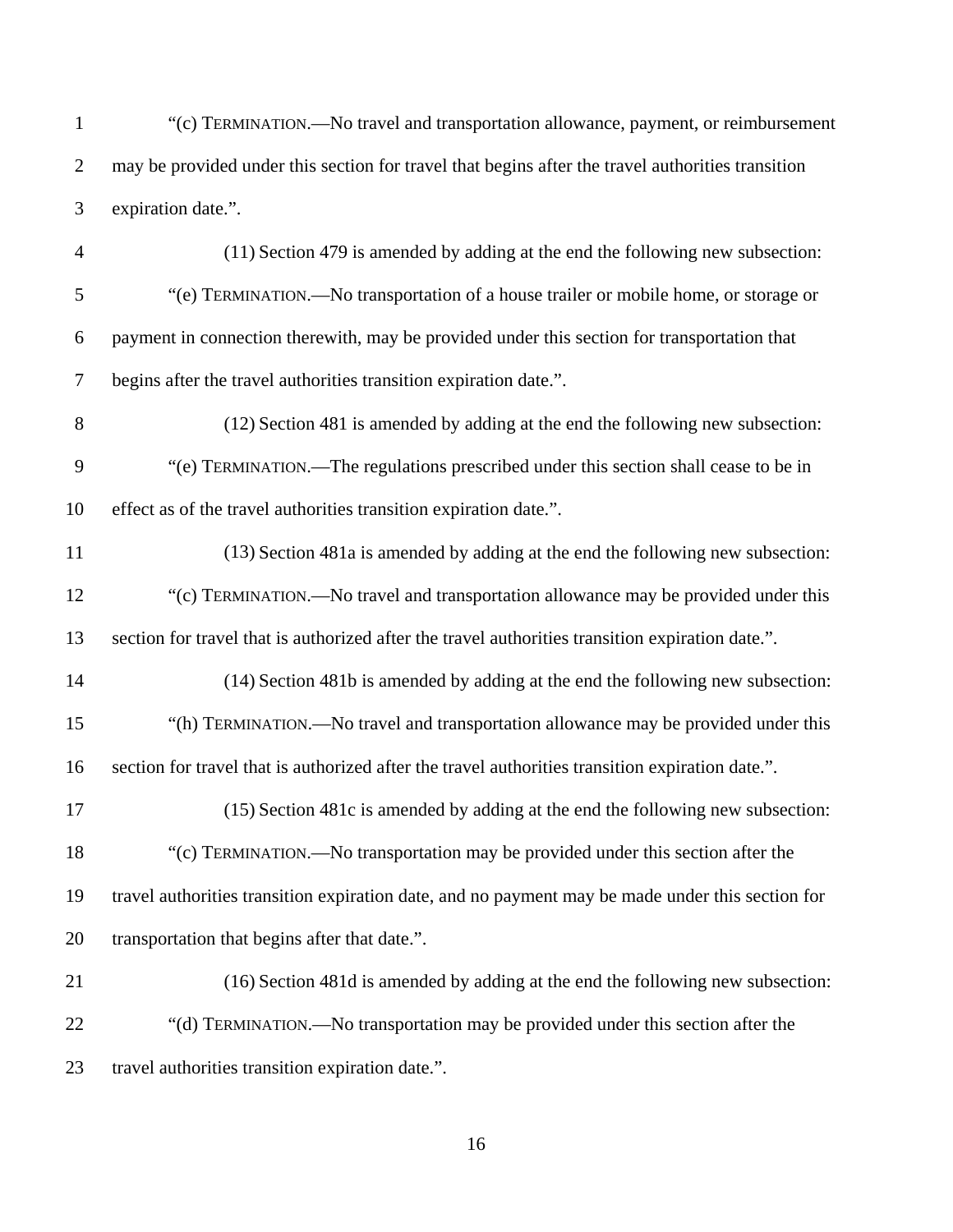| $\mathbf{1}$   | (16) Section 481e is amended by adding at the end the following new subsection:                       |
|----------------|-------------------------------------------------------------------------------------------------------|
| $\overline{2}$ | "(c) TERMINATION.—No travel and transportation allowance or reimbursement may be                      |
| 3              | provided under this section for travel that begins after the travel authorities transition expiration |
| $\overline{4}$ | date.".                                                                                               |
| 5              | (17) Section 481f is amended by adding at the end the following new subsection:                       |
| 6              | "(h) TERMINATION.—No travel and transportation allowance or reimbursement may be                      |
| 7              | provided under this section for travel that begins after the travel authorities transition expiration |
| $8\,$          | date.".                                                                                               |
| 9              | (18) Section 481h is amended by adding at the end the following new subsection:                       |
| 10             | "(e) TERMINATION.—No transportation, allowance, reimbursement, or per diem may be                     |
| 11             | provided under this section for travel that begins after the travel authorities transition expiration |
| 12             | date.".                                                                                               |
| 13             | (19) Section 481 is amended by adding at the end the following new subsection:                        |
| 14             | "(c) TERMINATION.—No reimbursement may be provided under this section for expenses                    |
| 15             | incurred after the travel authorities transition expiration date.".                                   |
| 16             | (20) Section 481 is amended by adding at the end the following new subsection:                        |
| 17             | "(e) TERMINATION.—No transportation, allowance, reimbursement, or per diem may be                     |
| 18             | provided under this section for travel that begins after the travel authorities transition expiration |
| 19             | date.".                                                                                               |
| 20             | (21) Section 481k is amended by adding at the end the following new subsection:                       |
| 21             | "(e) TERMINATION.—No transportation, allowance, or reimbursement may be provided                      |
| 22             | under this section for travel that begins after the travel authorities transition expiration date.".  |
| 23             | (22) Section 484 is amended by adding at the end the following new subsection:                        |
|                |                                                                                                       |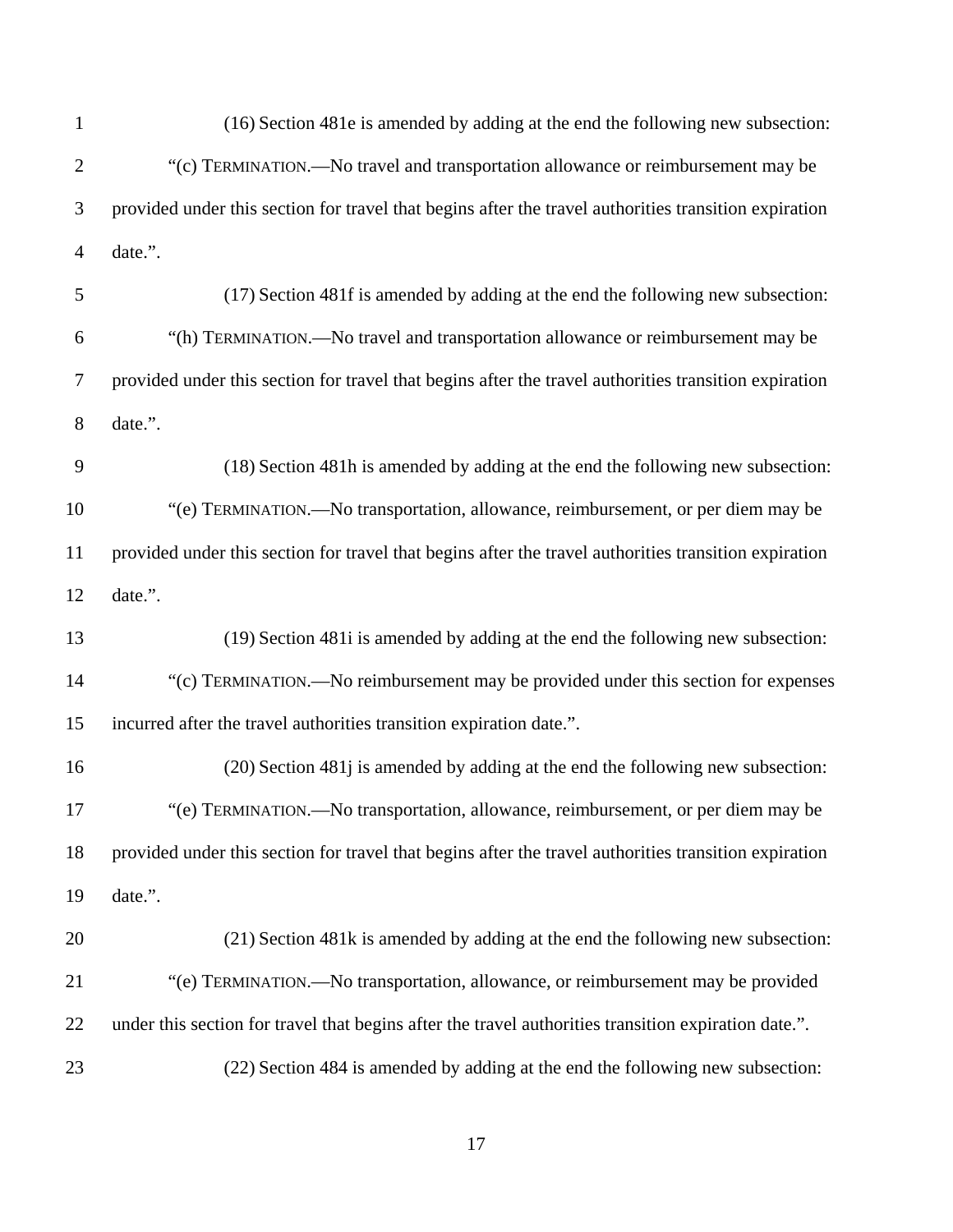| $\mathbf{1}$   | "(k) TERMINATION.—No transportation, allowance, or reimbursement may be provided                      |
|----------------|-------------------------------------------------------------------------------------------------------|
| $\overline{c}$ | under this section for a move that begins after the travel authorities transition expiration date.".  |
| 3              | (23) Section 488 is amended—                                                                          |
| 4              | (A) by inserting "(a) AUTHORITY.—" before "In addition"; and                                          |
| 5              | (B) by adding at the end the following new subsection:                                                |
| 6              | "(b) TERMINATION.—No reimbursement may be provided under this section for expenses                    |
| 7              | incurred after the travel authorities transition expiration date.".                                   |
| 8              | $(24)$ Section 489 is amended—                                                                        |
| 9              | (A) by inserting "(a) AUTHORITY.—" before "In addition"; and                                          |
| 10             | (B) by adding at the end the following new subsection:                                                |
| 11             | "(e) TERMINATION.—No transportation or allowance may be provided under this section                   |
| 12             | for travel that begins after the travel authorities transition expiration date.".                     |
| 13             | (25) Section 490 is amended by adding at the end the following new subsection:                        |
| 14             | "(g) TERMINATION.—No transportation, allowance, reimbursement, or per diem may be                     |
| 15             | provided under this section for travel that begins after the travel authorities transition expiration |
| 16             | date.".                                                                                               |
| 17             | (26) Section 492 is amended by adding at the end the following new subsection:                        |
| 18             | "(c) TERMINATION.—No transportation or allowance may be provided under this section                   |
| 19             | for travel that begins after the travel authorities transition expiration date.".                     |
| 20             | (27) Section 494 is amended by adding at the end the following new subsection:                        |
| 21             | "(d) TERMINATION.—No reimbursement may be provided under this section for expenses                    |
| 22             | incurred after the travel authorities transition expiration date.".                                   |
| 23             | (28) Section 495 is amended by adding at the end the following new subsection:                        |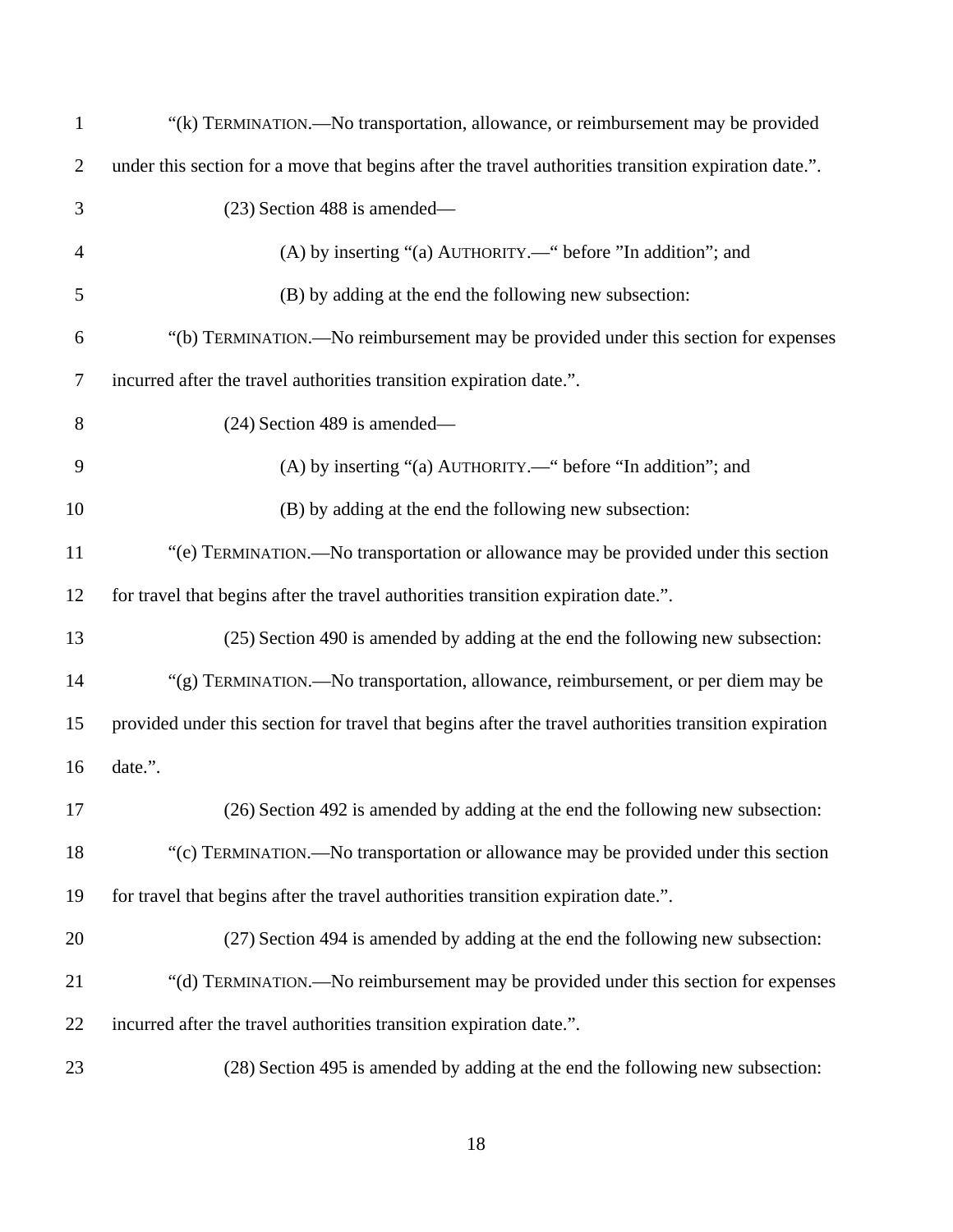| $\mathbf{1}$   | "(c) TERMINATION.—No allowance may be paid under this section for any day after the              |  |
|----------------|--------------------------------------------------------------------------------------------------|--|
| $\overline{2}$ | travel authorities transition expiration date.".                                                 |  |
| 3              | (e) TECHNICAL AND CLERICAL AMENDMENTS.-                                                          |  |
| 4              | (1) CHAPTER HEADING.—The heading of chapter 7 of such title is amended to read                   |  |
| 5              | as follows:                                                                                      |  |
| 6              | "CHAPTER 7—ALLOWANCES OTHER THAN TRAVEL AND TRANSPORTATION                                       |  |
| 7              | <b>ALLOWANCES".</b>                                                                              |  |
| 8              | (2) TABLE OF CHAPTERS.—The table of chapter preceding chapter 1 of such title is                 |  |
| 9              | amended by striking the item relating to chapter 7 and inserting the following:                  |  |
|                | "7. Allowances Other Than Travel and Transportation Allowances 401                               |  |
| 10             | (3) TABLE OF SECTIONS.—The table of sections at the beginning of chapter 7 of                    |  |
| 11             | such title is amended by striking the items relating to sections 404 through 412, 428            |  |
| 12             | through 432, 434, and 435.                                                                       |  |
| 13             | (4) CROSS REFERENCES.—(A) Any section of title 10 or 37, United States Code,                     |  |
| 14             | that includes a reference to a section of title 37 that is transferred and redesignated by       |  |
| 15             | subsection (c) is amended so as to conform the reference to the section number of the            |  |
| 16             | section as so redesignated.                                                                      |  |
| 17             | (B) Any reference in a provision of law other than a section of title 10 or 37,                  |  |
| 18             | United States Code, to a section of title 37 that is transferred and redesignated by             |  |
| 19             | subsection (c) is deemed to refer to the section as so redesignated.                             |  |
| 20             | SEC. 612. TRANSITION PROVISIONS.                                                                 |  |
| 21             | (a) IMPLEMENTATION PLAN.—The Secretary of Defense shall develop a plan to                        |  |
| 22             | implement subchapters I and II of chapter 8 of title 37, United States Code, as added by section |  |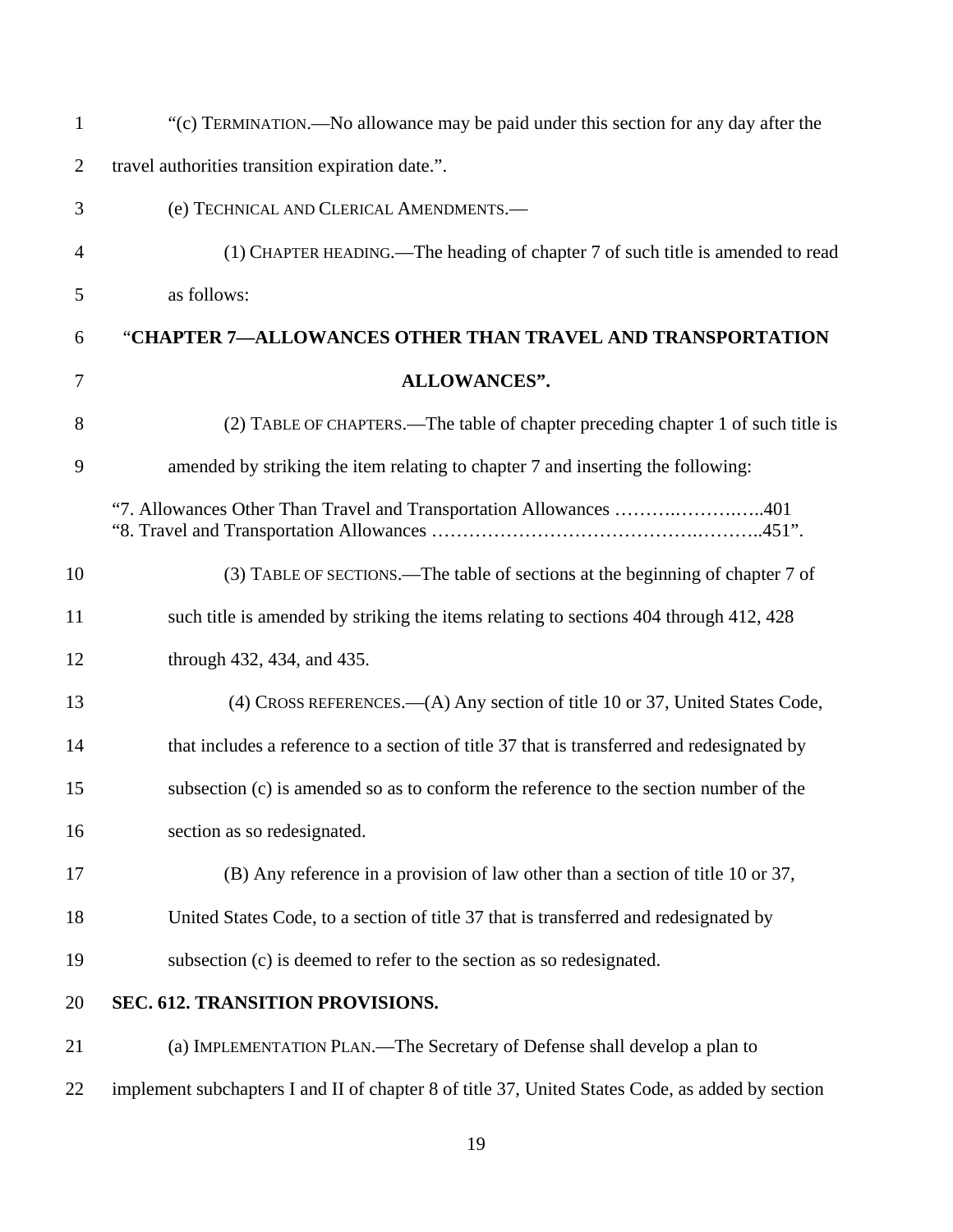| $\mathbf{1}$   | 611, and to transition all of the travel and transportation programs for members of the uniformed    |  |
|----------------|------------------------------------------------------------------------------------------------------|--|
| $\mathbf{2}$   | services under chapter 7 of title 37, United States Code, solely to provisions of those subchapters  |  |
| 3              | by the end of the transition period.                                                                 |  |
| $\overline{4}$ | (b) AUTHORITY FOR MODIFICATIONS TO OLD LAW AUTHORITIES DURING TRANSITION                             |  |
| 5              | PERIOD.—During the transition period, the Secretary of Defense and the Secretaries concerned,        |  |
| 6              | in using the authorities under subchapter III of chapter 8 of title 37, United States Code, as added |  |
| $\tau$         | by section 611(b), may apply those authorities subject to the terms of such provisions and such      |  |
| $8\,$          | modifications as the Secretary of Defense may include in the implementation plan required under      |  |
| 9              | subsection (a) or in any subsequent modification to that implementation plan.                        |  |
| 10             | (c) COORDINATION.—The Secretary of Defense shall prepare the implementation plan                     |  |
| 11             | under subsection (a) and any modification to that plan under subsection (b) in coordination          |  |
| 12             | with-                                                                                                |  |
| 13             | (1) the Secretary of Homeland Security, with respect to the Coast Guard;                             |  |
| 14             | (2) the Secretary of Health and Human Services, with respect to the                                  |  |
| 15             | commissioned corps of the Public Health Service; and                                                 |  |
| 16             | (3) the Secretary of Commerce, with respect to the National Oceanic and                              |  |
| 17             | Atmospheric Administration.                                                                          |  |
| 18             | (d) TRANSITION PERIOD.—In this section, the term "transition period" means the 10-year               |  |
| 19             | period beginning on the first day of the first month beginning after the date of the enactment of    |  |
| 20             | this Act.                                                                                            |  |

# **Section-by-Section Analysis**

This proposal is comprised of two sections: Consolidation and Reform of Travel and Transportation Authorities of the Uniformed Services (Section 611) and Transition Provisions (Section 612). Taken together, the proposal would amend chapter 7, of, title 37, United States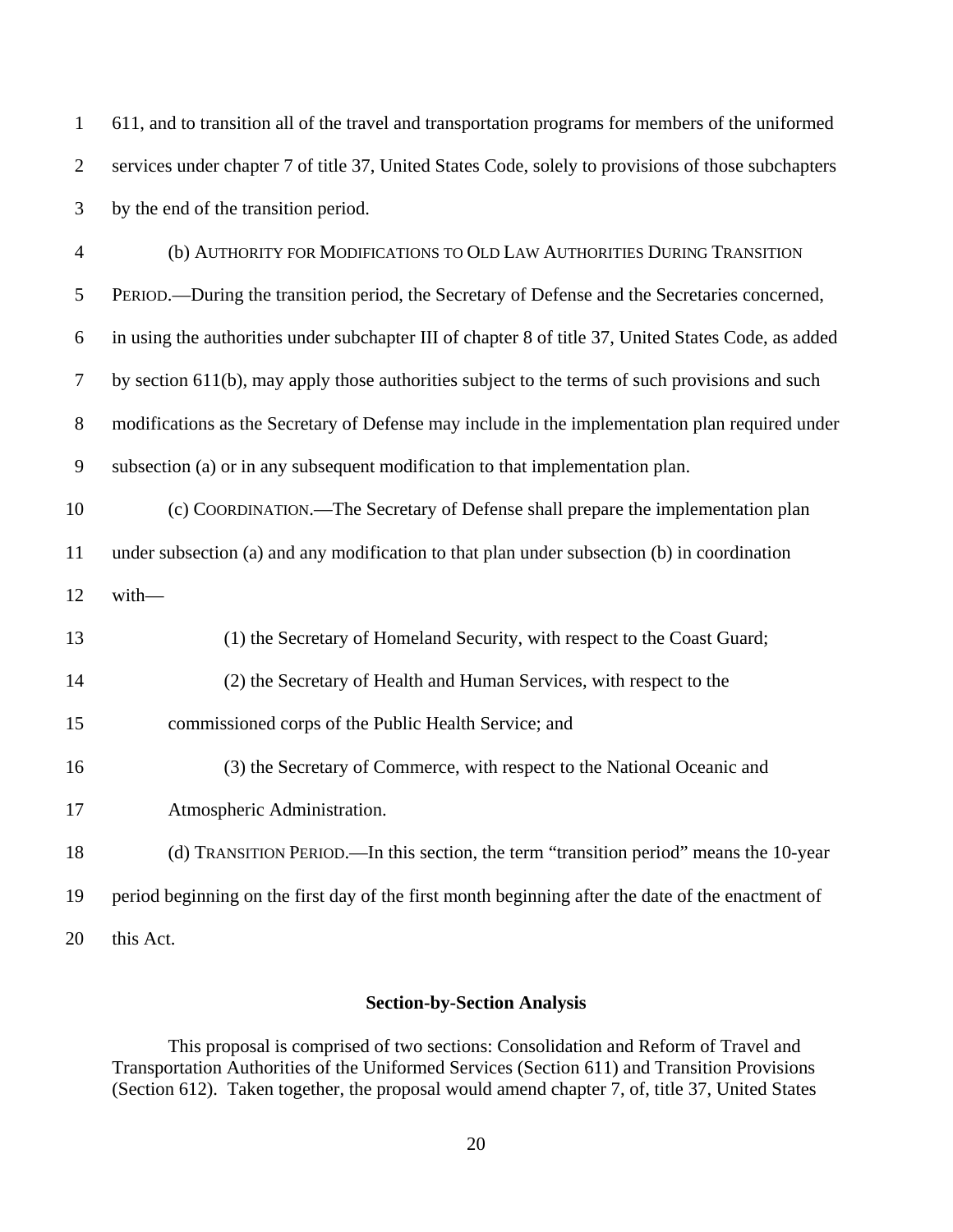Code, by consolidating and simplifying travel authorities into a new chapter 8, "Travel and Transportation Allowances." The remainder of chapter 7 would stay the same (e.g. all Basic Allowance for Housing provisions remain intact).

Over the past 60 years, the existing provisions in chapter 7 have served the Department of Defense (DoD) well. However, as more and more sections were added to chapter 7 -- without considering a comprehensive view of the whole -- flexibility and clarity were lost. As a result, chapter 7 covers almost every travel situation with detailed, prescriptive, and confusing language, and the travel experience can be frustrating and confusing for travelers, approving officials, and finance personnel.

Another unintended consequence is that new legislation is required to address new travel situations. In the National Defense Authorization Act for Fiscal Year 2010, for example, three new sections were required to address travel for those caring for or attending services for wounded warriors.

Congress has also recognized that travel simplification is required. Section 1058 of the National Defense Authorization Act for Fiscal Year 2010 (Public Law 111-84) directed the Secretary of Defense to develop a comprehensive plan to simplify defense travel with recommendations for legislative authority and administrative action. This legislative proposal results from the recommendations in the report.

 Simplifying the legislative authorities and devolving broad authority for travel policy to the Secretary of Defense and the other Administering Secretaries will enable the development of more flexible, less complicated regulations to govern travel and are the foundation of defense travel transformation**.** 

 The proposed new chapter 8 is divided into three subchapters: Travel and Transportation Authorities - New Law; Administrative Provisions; and Travel and Transportation Authorities – Old Law. A key feature of this proposal is that it transitions implementation of the new authorities over a 10 year period; after which time the legacy provisions in Subchapter III would be sunsetted. Consequently, for a period of time, both new and legacy Subchapter I and III authorities would co-exist, allowing for a sequenced and logical implementation, with minimum disruption to travelers.

The legislative proposal begins with a statement of purpose and establishes the intent that defense travel be simple, efficient, relevant, flexible and meet service member needs. Such preamble language is necessary to preclude interpretation "creep" going forward.

 Subchapter I contains definitions, general authorities, specific authorities, restrictions, and authority for pilot programs. All travel-related definitions are now contained in one place to provide enduring meaning and to promote a greater understanding of who may be entitled to travel and transportation allowances. Definitions are provided for two broad categories: definitions related to persons and definitions related to travel and expenses.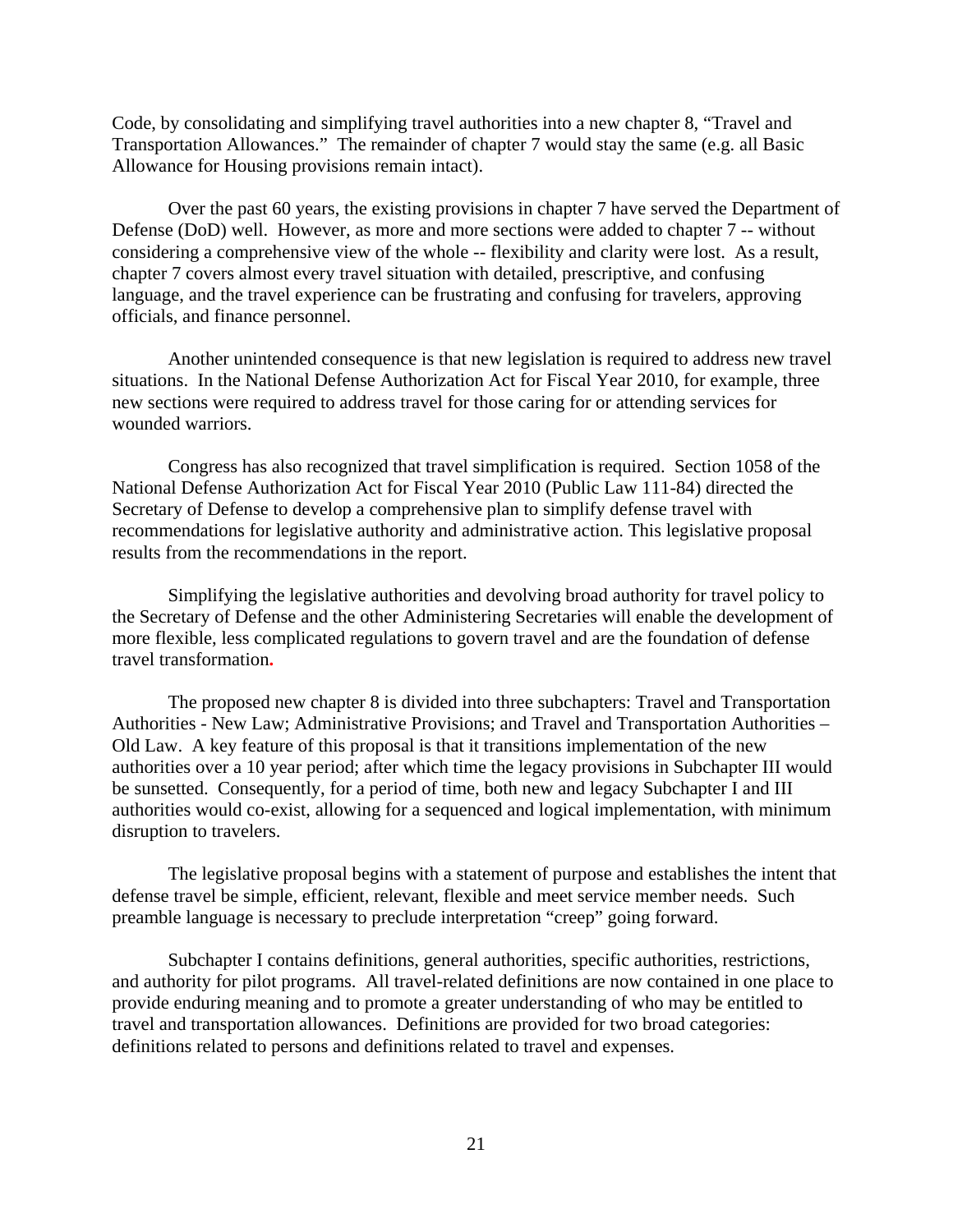The term "administering secretaries" has been defined. The definition provides enduring meaning that the Secretary of Defense has oversight for the Department's travel and transportation enterprise. Similarly, definitions have been provided for authorized traveler and family member. To preserve flexibility, "family member" is broadly defined to include persons having an association or affiliation with a member of the uniformed services or the family of such a member. Consequently, non-affiliated medical attendants, cadets, etc. will be covered by this definition.

Definitions related to travel and expenses include official travel, actual and necessary expenses, personal property, per diem, etc. "Official travel" is specifically defined to include temporary duty travel, permanent change of station travel, local travel, and "other travel."

All remaining definition contained elsewhere in title 37 are unchanged.

Subchapter I also includes general and specific allowable travel and transportation authorities. Authorities contained in Sections 452 and 453 replace the need for all the individual authorities currently in chapter 7 that cover each and every travel situation. Current authority is being replaced with broader, more flexible authority for the Secretary of Defense and other administering secretaries. The language under general authorities will allow the Department to implement a simplified travel regulatory framework that reimburses travel as either an expense, as an allowance, or "in kind." Additionally, the legislation:

- Authorizes the Secretary of Defense to set the terms, rates, and conditions that allow members to ship or store one or more personally owned vehicles;
- Authorizes travel advances;
- Provides for unique separation and retirement provisions, unusual travel circumstances, movement of household goods, emergencies, and service members;
- Proves for adjustments when travel expenses are fully or partially paid by other governmental organization.
- Authorizes self moves
- Addresses situations when authorized travel has been canceled, revoked, or modified;
- Maintains existing prohibitions against duplicate payments by government or nongovernment entities.

Section 454, Travel and Transportation Pilot Programs, is a significant hallmark of travel transformation as it authorizes the Secretary of Defense to conduct pilot programs to achieve greater efficiencies and to evaluate innovative travel and transportation program, policies, and processes for performing travel. Pilot programs will allow the Department to test new concepts in a controlled environment without negatively affecting the broader DoD traveler community. The use of commercial best practices, emerging travel technologies, and off-the-shelf products to test new concepts and rule sets would provide the Department with a test environment for travel simplification, and would permit a full evaluation of alternatives by testing innovations and gathering data in a controlled environment without disrupting normal operations. Specifically, pilot programs would enable informed, data-driven business decisions.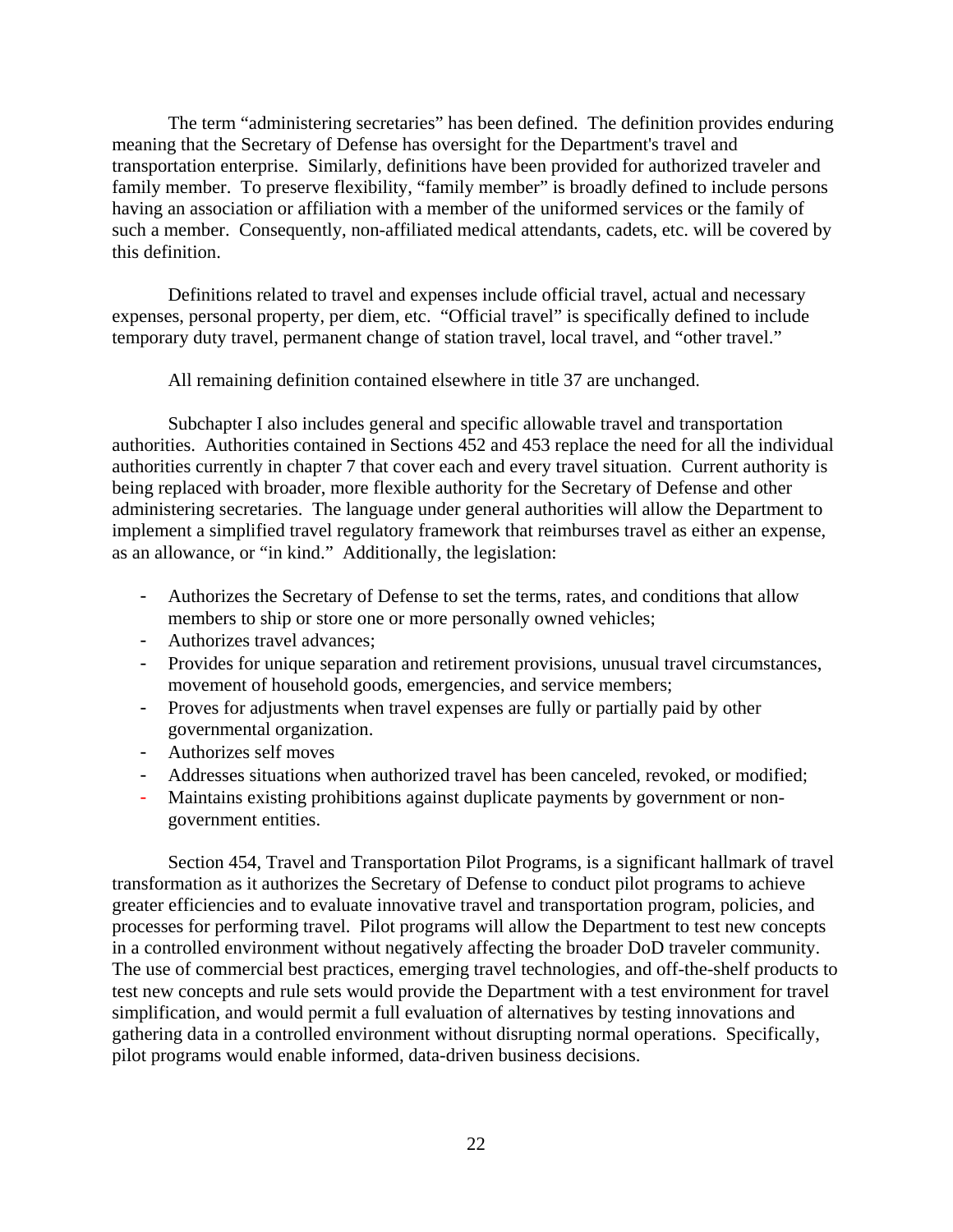Subchapter II contains administrative provisions that prohibit dual payments under the existing and new travel authorities; provisions for repayment of travel and transportation expenses that are unauthorized or in excess; that cover discharge of bankruptcy; and the promulgation of regulations by the Secretary of Defense in consultation with the other administering secretaries.

 Subchapter III contains several important provisions. First, it contains the legacy travel authorities that are being transferred from the current chapter 7, and also moves some travel related provisions from title 10 (e.g., missing persons). It also provides for a ten year transition period, after which the current authorities are sunsetted. It prohibits the payment of travel allowances after the authority for the legacy allowance has expired. Also, Subchapter III provides for some clerical amendments that rename the remaining non-travel provisions in Chapter 7 as "Allowances Other than Travel and Transportation Allowances."

 This legislative proposal also contains a "Section 2" which includes Transition Provisions. Section 612 recognizes that a multi-pronged, incremental approach over multiple years is necessary to implement a comprehensive, transformational solution. An incremental implementation permits the Department to continue to use existing authorities. The section also includes a requirement for an implementation plan by the Secretary of Defense. Section 612 authorizes the Secretary of Defense to modify legacy provisions during the transition period.

**Budget Implications:** This proposal consolidates and simplifies travel authorities by moving travel-oriented definitions into chapter 7 of title 37, U.S.C . There are no budgetary implications.

**Changes to Existing Law:** This proposal would make the following changes:

1) Creates a new chapter 8 in title 37 that contains the following sections (as listed on pages 1-19 above):

Subchapter I – Travel and Transportation Authorities – New Law Subchapter II – Administrative Provisions Subchapter III – Travel and Transportation Authorities – Old Law

2) Transfers existing chapter 7 provisions (and one title 10 provision) to Subchapter III as follows:

a) Transfer of current chapter 7 authorities to subchapter III.—Sections 404, 404a, 404b, 405, 405a, 406, 406a, 406b, 406c, 407, 408, 408a, 409, 410, 411, 411a through 411k, 428 through 432, 434, and 435 are transferred (in that order)

b) Transfers section 554 of title 10 to chapter 8

c) Renames and redesignates remaining provisions of chapter 7

Renames chapter 7 as "ALLOWANCES OTHER THAN TRAVEL AND TRANSPORTATION ALLOWANCES"